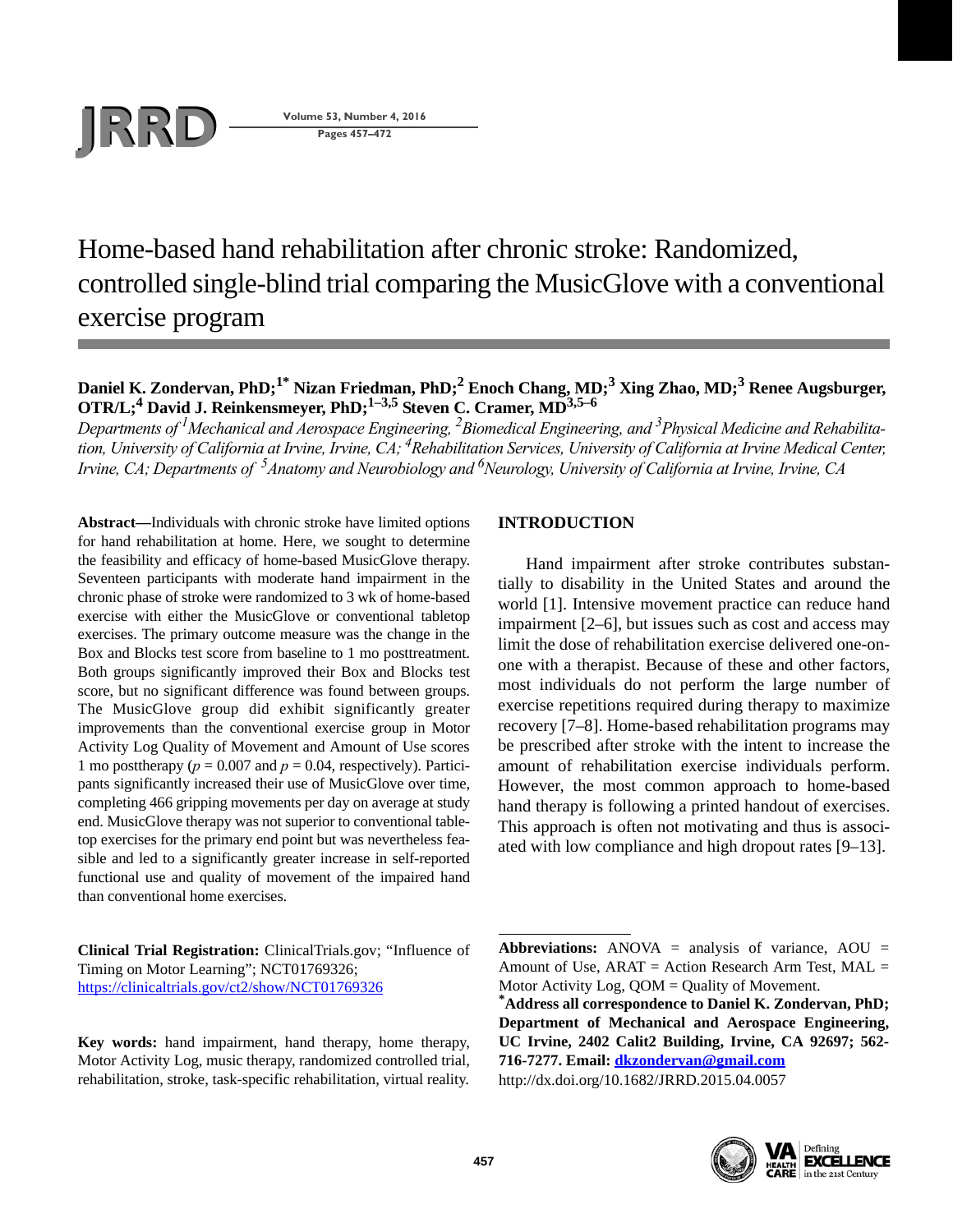To address this problem, other types of home-based rehabilitation programs for the hand have been proposed. For example, one pilot study explored a modified form of constraint-induced movement therapy performed under the supervision of a nonprofessional coach in the home and found similar benefits to the same program performed with a trained therapist in a clinic [14]; a larger study using this protocol found that home-based constraint-induced movement therapy led to significantly greater self-reported use of the impaired limb than conventional therapy [15]. Another common approach is telerehabilitation, which allows a therapist to guide therapy remotely [16]. While this approach is gaining popularity, a recent Cochrane systematic review of 10 trials with 933 total participants found limited evidence to support its use and no studies that examined its costeffectiveness [17]. Other approaches to home-based hand rehabilitation include functional electrical stimulation [18], computer gaming with custom devices [19–21], and musicbased therapy [22]. However, despite the variety of options, few home-based programs have been tested in controlled studies [23]. Further, it is still unclear which methods are the most effective and efficient means of providing an increased dose of rehabilitation, though the use of computer games and music has been found to be highly motivating [20,24–26].

We developed the MusicGlove, an instrumented glove with sensors on each of the fingertips and the lateral aspect of the index finger. The MusicGlove requires the user to practice functional gripping movements by touching the sensor on the tip of the thumb to one of the other five sensors in time with music through a video game that displays scrolling notes on a screen (**Figure 1**). In previous pilot studies performed in a clinical setting, we found that the MusicGlove motivated individuals with chronic stroke to perform hundreds of functional gripping movements during a 30 min training session and that exercise with the device led to a significantly greater improvement in hand grasping ability, measured with the Box and Blocks test, than a time-matched dose of conventional tabletop therapy performed with a rehabilitation therapist [27–28]. The individuals who used the MusicGlove also reported that the exercise was more motivating than conventional therapy and expressed interest in using the device to exercise at home. An important question, therefore, was whether self-guided exercise with the MusicGlove performed at home is feasible and improves hand function compared with conventional home therapy.



#### **Figure 1.**

MusicGlove device used in study. Users are visually cued by scrolling notes on screen (top) to make specific grips in time with popular songs, similar to the video game Guitar Hero. Grips include **(a)** key pinch grip; **(b)** pincer grip; and **(c)** finger-thumb opposition with second, third, and fourth fingers. During gameplay, the user must complete the cued grip when a colored note passes over the starred strip shown at bottom of the game screen (time window of about 800 ms). If the user is successful, the colored note disappears, providing visual feedback. If the user is unsuccessful, a beep is played, providing auditory feedback.

To address this question, we performed a randomized, controlled single-blind trial that compared homebased training with the MusicGlove to home-based conventional tabletop training directed using a pamphlet of hand exercises. We hypothesized that the participants in the MusicGlove therapy group would improve their hand function more than the participants in the conventional therapy group when assessed 1 mo after treatment.

# **METHODS**

# **Study Design and Inclusion Criteria**

This study was a home-based randomized controlled trial that compared self-guided exercise with the Music-Glove to self-guided conventional tabletop therapy for individuals in the chronic phase of stroke. The study protocol was approved by University of California at Irvine's Institutional Review Board and registered at ClinicalTrials.gov (#NCT01769326). All participants provided informed consent. Inclusion criteria were one or more strokes with onset >6 mo prior to the study, Box and Blocks score of at least 1, ability to understand the instructions for the home exercise programs, and age <75 yr.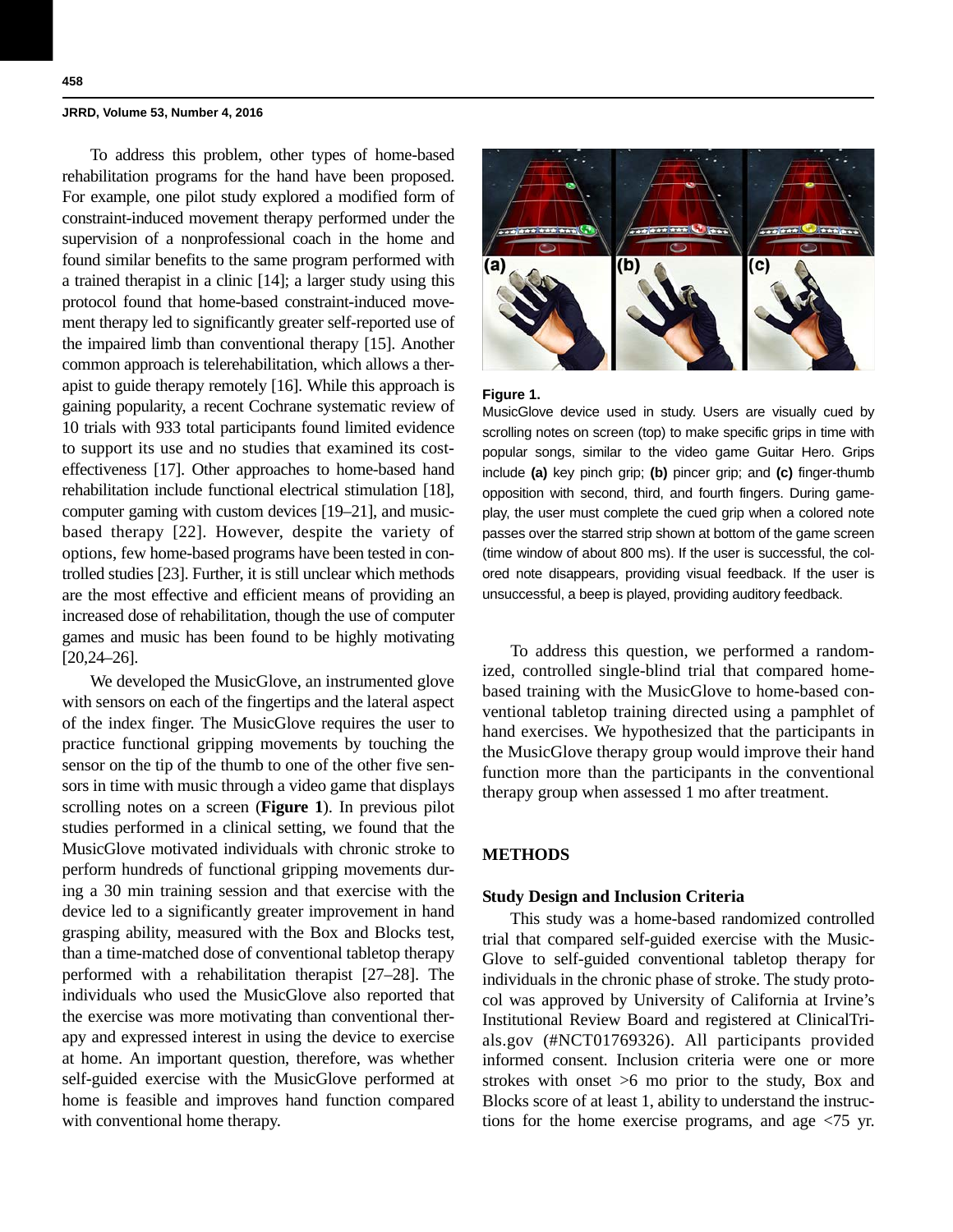Exclusion criteria were severe pain in the affected upper limb measured as a score  $>5$  in the visual analog pain scale, severe tone in the affected upper limb measured as a score >3 in the Ashworth Scale of Spasticity for the wrist and elbow, severe loss of sensation of the affected upper limb measured as a score <10 in the Fugl-Meyer Sensory Examination, concurrent severe medical problems, visual deficits, severe neglect or apraxia, and enrollment in other upper-limb therapy studies.

#### **Outcome Measures**

All assessments were performed at the University of California at Irvine by two blinded, experienced evaluators. The primary end point was the change in Box and Blocks score, which measures how many blocks a subject can pick up and place in a box in 60 s [29–30], from baseline to 1 mo posttherapy. Secondary end points included changes in the Quality of Movement (QOM) and Amount of Use (AOU) subscales of the Motor Activity Log (MAL) [31–32], which is a structured interview that asks subjects to rate how well and how much they use their upper limb in performing 30 activities of daily living outside of the laboratory; the Nine Hole Peg test [33], which measures how many pegs a subject can put in and remove from holes in 60 s; and the Action Research Arm Test (ARAT), which assesses the ability to manipulate various sized objects with the impaired arm and hand [30,34].

The following tests were also administered at baseline to characterize subjects: the Geriatric Depression Scale [35]; the upper-limb section of the Fugl-Meyer score [36], which measures impairment of the hemiparetic upper limb; the National Institutes of Health stroke scale [37]; and the modified Ashworth spasticity scale for the wrist [38]. These measures have established excellent sensitivity and reliability.

## **Interventions**

All participants were invited for an initial assessment to confirm that they met the inclusion criteria and to establish their baseline characteristics. Those who met the inclusion criteria were instructed to return 1 wk later for a second assessment to measure whether they had a stable baseline. Repeating the baseline assessments also accounted for familiarization or learning effects that could distort gains from true recovery [39–40]. At this time, the participants were randomly assigned to either the MusicGlove therapy group or conventional therapy group (i.e., the control

group). To ensure matched levels of impairment between groups, subjects were first stratified by their second Box and Blocks baseline score (0–30 or 30–60) and then randomized by alternating block allocation, a technique referred to as adaptive randomization [41].

Participants randomized to the MusicGlove therapy group were given a MusicGlove device and a laptop with the software preinstalled. The MusicGlove devices used in this study were manufactured by Flint Rehabilitation Devices. They received a 15 min instruction on how to put on and use the device and how to operate the accompanying software. Participants in the conventional therapy group were given a booklet of tabletop exercises for home therapy of the hand developed by experienced occupational therapists and implemented in a prior clinical trial [42] and were instructed on how to correctly perform each hand exercise (see **[Appendix](http://www.rehab.research.va.gov/jour/2016/534/pdf/jrrd-2015-04-0057appn.pdf)**, available online only). Both groups were asked to perform self-guided therapy for at least 3 h/wk over at least three sessions per week, for three consecutive weeks, for a total of 9 h of therapy; such a dose had been found previously to be sufficient to induce significant improvements in hand movement ability [8,43–45]. Both groups were also asked to manually record the amount of time they spent performing their self-guided therapy on a written exercise log. The laptops provided with the Music-Glove also recorded the number of grips completed with the device. The participants were contacted by a research therapist or nurse at least once a week to address any potential technical difficulties and to ensure there were no adverse health effects from the prescribed therapy.

After the 3 wk exercise period, the participants returned for posttherapy assessments. At this assessment, participants in the MusicGlove group returned the device, and participants in the conventional therapy group were instructed to discontinue their exercises. Participants then returned 1 mo later for follow-up assessments.

## **Crossover**

As part of a secondary aim, participants in the conventional therapy group were given a MusicGlove device and laptop and instructed on how to use it after the 1 mo posttherapy assessment. These participants were asked to repeat the same therapy regimen (3 h/wk for 3 wk) using the MusicGlove to exercise at home. At the end of this crossover exercise period, these participants returned for posttherapy assessments and returned the device. They again returned 1 mo later for follow-up assessments.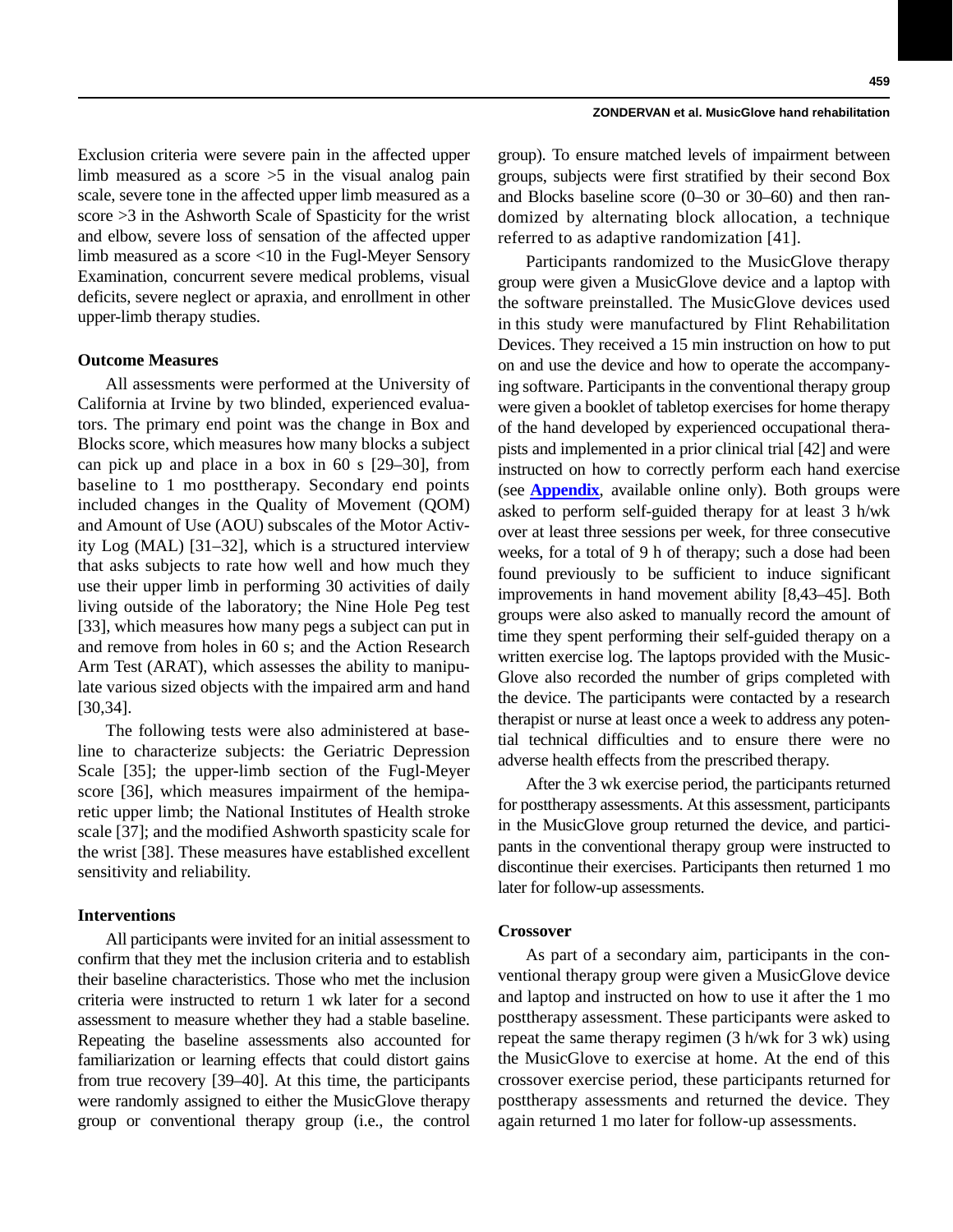## **Data Analysis**

We anticipated an effect size of MusicGlove therapy of 1.11 based on an independent samples *t*-test immediately after therapy in our initial pilot study [27]. Thus, 11 participants in each group would provide an 80 percent chance to demonstrate a significant difference between the Music-Glove and control therapies at the 0.05 significance level (one-tailed).

Two-tailed Student *t*-tests (for continuous data) and Fisher exact tests (for categorical data) were used to compare baseline measures between the two treatment groups. For each of the outcome measures, if there was no significant difference in the group mean from the first to the second baseline, we calculated the individual changes at each follow-up assessment as the difference from the average of the two baseline values. If there was a difference in the group mean between baseline assessments for a particular outcome measure, indicating a familiarization or learning effect, individual changes were calculated from the second baseline value only. Note, the MAL was assessed at the first baseline assessment only, and thus changes in MAL scores were calculated from this single baseline measurement. To account for floor effects, the Nine Hole Peg test scores were measured in pegs placed and removed in 1 min [46].

The resulting data did not deviate significantly from normality for any of the outcome measures at all assessments (Lilliefors test). Thus, a one-tailed *t*-test was used to test for a significant difference in the primary end point between the two training conditions at 1 mo posttherapy. We elected to use a one-tailed test since our primary goal was to determine whether MusicGlove therapy was an improvement over conventional therapy and because any other outcome would result in the same conclusion that current practice should not be modified to include the MusicGlove as a supplement to conventional home therapy [47]. To examine the time effect of therapy, we performed a repeated-measures analysis of variance (ANOVA) of absolute Box and Blocks scores from baseline through 1 mo posttherapy. Follow-up testing of the average changes compared with baseline across all subjects at each assessment was performed using one-tailed *t*-tests with Bonferroni corrections for multiple comparisons at the two time points (i.e.,  $\alpha = 0.025$ ) [48].

Secondary end points were analyzed using a repeatedmeasures ANOVA of the absolute scores from baseline through 1 mo posttherapy. Follow-up tests were performed using two-tailed *t*-tests with Bonferroni corrections to test for significant changes within each group compared with baseline at both assessments (i.e.,  $\alpha = 0.025$ ) and onetailed *t*-tests to test for significant differences between groups at 1 mo posttherapy ( $\alpha$  = 0.05).

We performed a post hoc analysis of the amount of use data recorded on the MusicGlove laptops, including the crossover data. First, we compared the total number of grips completed during MusicGlove therapy with a target dose of 2,700 total grips, based on a recommended dose of 300 repetitions/h suggested elsewhere [49], multiplied by 9 total hours of prescribed therapy. Then, to compare changes in amount of use as the study progressed, we performed two linear regression analyses for each subject using the total cumulative number of grips completed as the dependent variable and the day of the study as the independent variable for days 1 through 7 (the first week of therapy) and days 8 through 21 (the next two weeks of therapy) for each regression. Here we defined the boundary for a "day" as the grips completed between midnight on one calendar day and midnight on the next. The slopes of the resulting models provided estimates of the number of grips each subject completed per day during the first week of therapy and the next two weeks of therapy. We tested for a significant change in grips completed per day between these two periods across all subjects using a paired, one-tailed *t*-test.

We also analyzed every participant's performance in the MusicGlove game throughout the study (again including the crossover data), measured as the percentage of grips completed successfully out of the total number of grips requested during therapy. We compared each subject's average percentage on the first day of therapy with his or her percentage on the second day to test for a familiarization effect. We then compared each subject's average percentage on the second day of therapy with his or her percentage on the last day of the study to test for long-term improvements. In order to better understand why some participants did not comply with the prescribed regimen, we used a *t*-test to compare the change in percentage from day 1 to day 2 between the participants who did not meet the target dose of 2,700 total grips and those who did.

Finally, we performed an exploratory analysis of the relationship between the number of grips completed with the MusicGlove and the changes in the outcome measures. We did not include the crossover data in this analysis to eliminate any confounding effect of performing conventional therapy before MusicGlove therapy. For each outcome measure, we performed a linear regression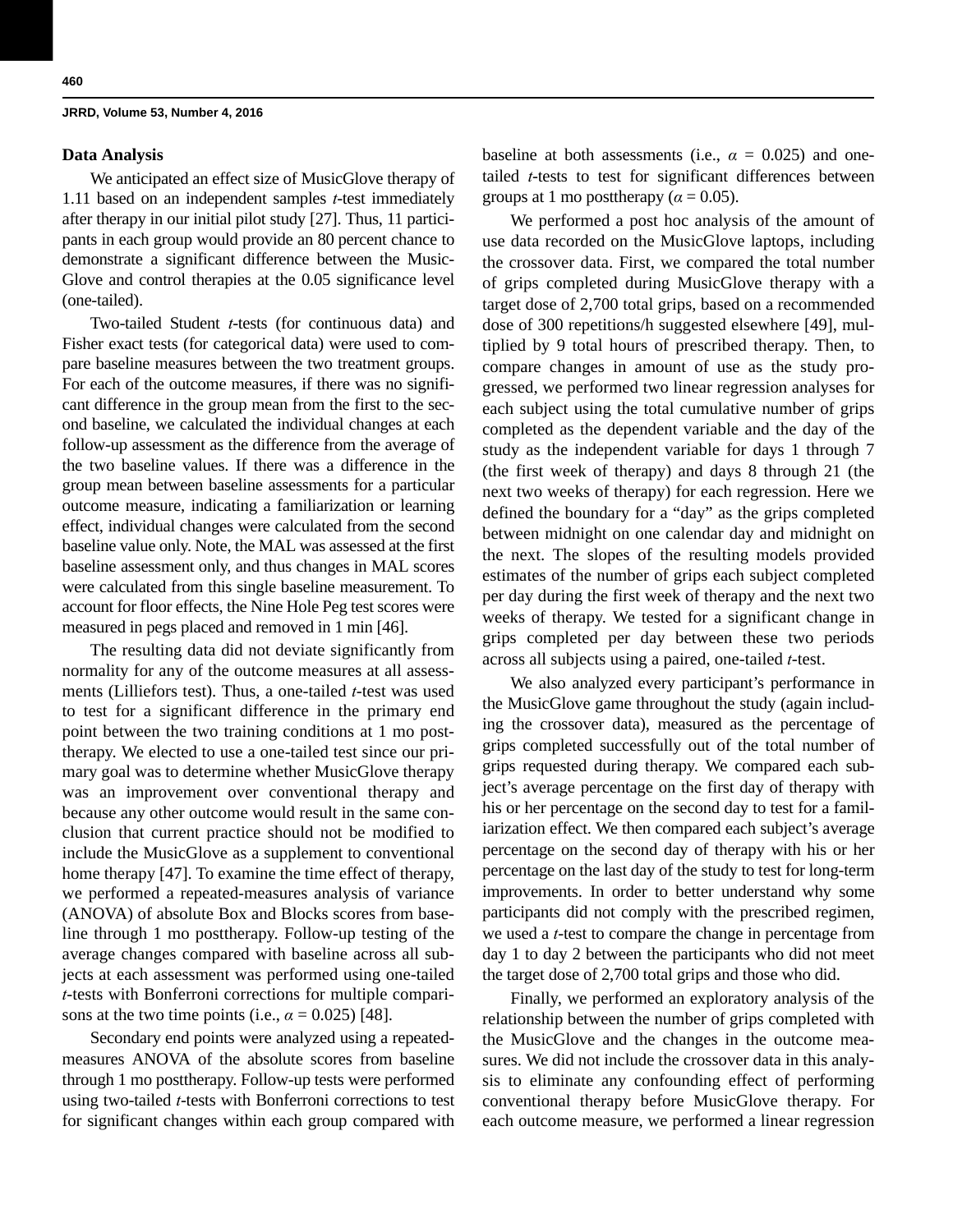analysis with the change in score compared with baseline at 1 mo posttherapy as the dependent variable and the number of grips completed as the independent variable.

## **RESULTS**

Twenty three volunteers were assessed for eligibility in this study (see Consolidated Standards of Reporting Trials diagram, **Figure 2**). Of these, five subjects did not return for the second baseline assessment for unrelated reasons. One subject was excluded from analyses because of absence of follow-up data since the participant did not return for follow-up assessments.

Baseline characteristics for the remaining 17 subjects are presented in **Table 1** and indicate no significant differences between the two treatment groups for any demographic or baseline measures except the Geriatric Depression Scale, which showed that the participants in the MusicGlove group had significantly greater levels of selfperceived depression at study start ( $p = 0.03$ , **Table 1**), though average scores in both groups fell short of the cutoff used to indicate major depression. One participant in the MusicGlove group had a Geriatric Depression Scale score of 11, indicating severe depression. Two of the participants in the conventional therapy group had a history of prior stroke, compared with none in the MusicGlove group.



## **Figure 2.**

Consolidated Standards of Reporting Trials flow diagram for study.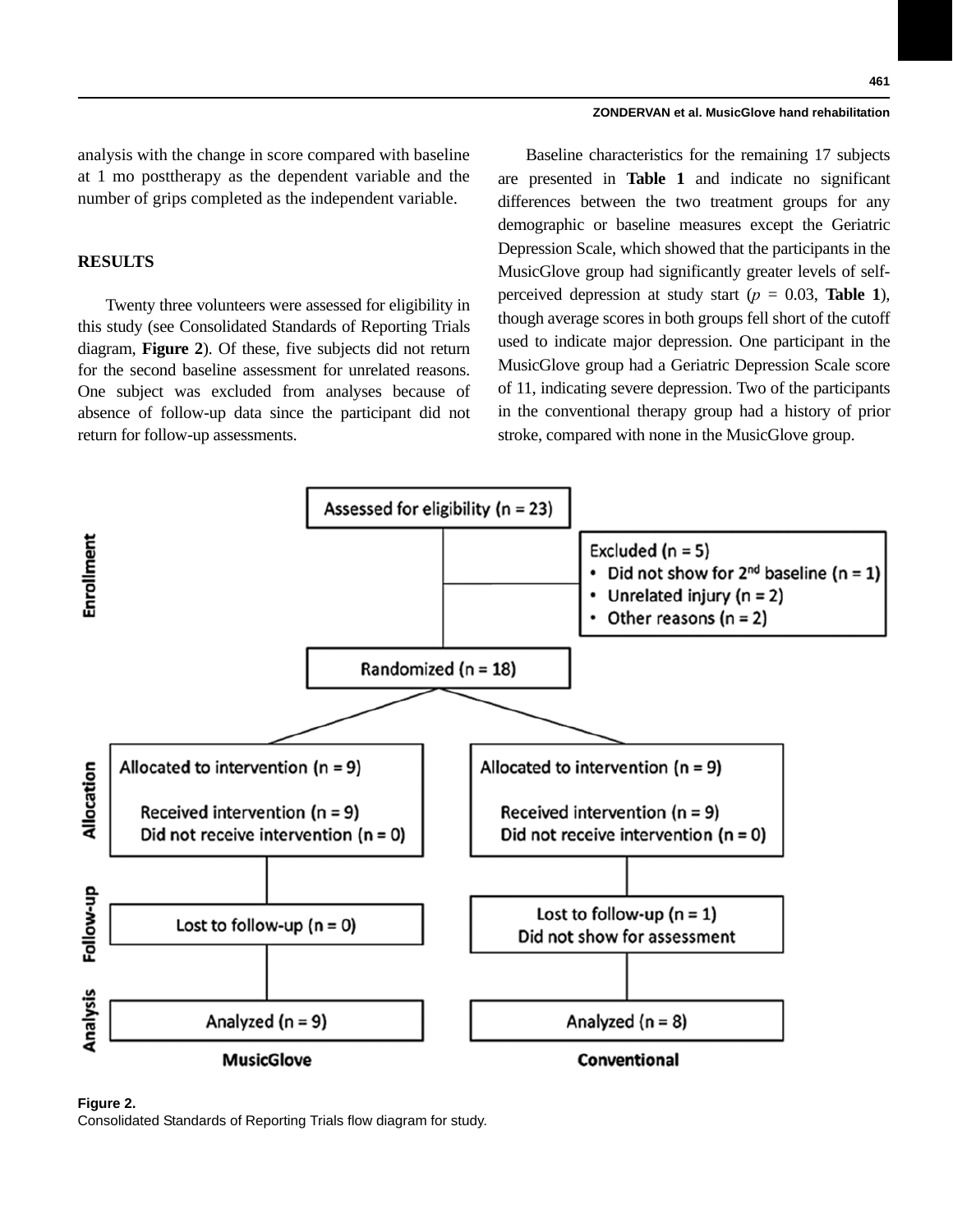No adverse events or safety issues occurred during the course of the study, and the participants reported no increase in pain after either training protocol. Participants in both groups typically required one follow-up call from the research therapist to solve technical issues or clarify the exercise regimen. Both groups reported close adherence to their respective training programs during the 3 wk exercise period, but some participants in the conventional therapy group reported persisting in their exercises after the exercise period ended, against the instructions of the research therapist.

For the Box and Blocks score, a significant difference was found between the two baseline assessments for all study participants, indicating a familiarization effect (increase of 2.2  $\pm$  3.1 blocks,  $p = 0.009$ ). Thus, the change in Box and Blocks score was calculated from the second baseline assessment. No significant differences were found between the two baseline assessments for all secondary end points.

Analysis of the study's primary end point did not indicate a significant difference between groups at 1 mo posttherapy, with the MusicGlove group improving by  $2.3 \pm 6.2$  blocks and the conventional therapy group improving by  $4.3 \pm 5.0$  blocks (**Table 2**). Repeatedmeasures ANOVA revealed that the main effect of time was significant on change in Box and Blocks score  $(F(2,30) = 3.85, p = 0.03)$ , but the group-time interaction effect was not significant ( $p = 0.23$ ). Follow-up analysis revealed a significant change compared with baseline of  $3.2 \pm 5.6$  blocks averaged across all subjects at 1 mo posttherapy (one-tailed *t*-test,  $p = 0.02$ ; **Figure 3**).

Repeated-measures ANOVA of the secondary end points revealed that the main effect of time was significant on change in MAL QOM score  $(F(2,30) = 6.98, p = 0.003)$ and MAL AOU score  $(F(2,30) = 9.45, p < 0.001)$ . There was also a significant group-time interaction effect on change in MAL OOM score  $(F(2,30) = 3.96, p = 0.03)$  and a marginally significant group-time interaction effect on change in MAL AOU score  $(F(2,30) = 2.44, p = 0.10)$ . Repeated-measures ANOVA did not reveal any significant effects of treatment on Nine Hole Peg test or ARAT scores.

Follow-up testing revealed participants in the Music-Glove group had significant changes compared with baseline in MAL QOM and AOU scores both immediately posttherapy (two-tailed *t*-test,  $p = 0.03$  and  $p = 0.01$ ,

## **Table 1.**

| <b>Measure</b>                                              | Conventional    | <b>MusicGlove</b> | $p$ -Value |
|-------------------------------------------------------------|-----------------|-------------------|------------|
| <b>Demographics</b>                                         |                 |                   |            |
| Participants $(n)$                                          | 8               | 9                 |            |
| Mean Age, yr (range)                                        | $59(35-74)$     | $60(45-74)$       | 0.71       |
| Sex(n)                                                      |                 |                   | 0.63       |
| Female                                                      | 3               | $\overline{4}$    |            |
| Male                                                        | 5               | 5                 |            |
| Time Poststroke, yr (mean $\pm$ SD)                         | $3.17 \pm 1.66$ | $5.33 \pm 4.14$   | 0.21       |
| <b>Baseline Characteristics (mean <math>\pm</math> SD)</b>  |                 |                   |            |
| Geriatric Depression Scale (>10 indicates depression)       | $1.8 \pm 1.4$   | $4.6 \pm 2.9$     | 0.03       |
| Upper Extremity Fugl-Meyer Score (max: 66) <sup>*</sup>     | $56.4 \pm 6.3$  | $53.8 \pm 8.9$    | 0.53       |
| NIH Stroke Scale Score (normal: 0)                          | $1.8 \pm 1.7$   | $1.4 \pm 1.2$     | 0.69       |
| Modified Ashworth Spasticity Scale, Wrist (normal: 0)       | $1.3 \pm 1.0$   | $1.9 \pm 1.2$     | 0.28       |
| Baseline Outcome Measures (mean $\pm$ SD) <sup>†</sup>      |                 |                   |            |
| Box and Blocks Test (blocks/min)*                           | $32.6 \pm 10.3$ | $33.0 \pm 10.6$   | 0.85       |
| Motor Activity Log (max: $5^{\circ}$ )                      |                 |                   |            |
| <b>Quality of Movement</b>                                  | $2.54 \pm 1.09$ | $2.31 \pm 0.74$   | 0.64       |
| Amount of Use                                               | $2.58 \pm 0.90$ | $2.33 \pm 0.83$   | 0.58       |
| Nine Hole Peg Test (pegs/min) <sup>*</sup>                  | $18.3 \pm 13.7$ | $15.6 \pm 10.0$   | 0.39       |
| ARAT Score (max: 57) <sup>*</sup>                           | $51 \pm 9$      | $44 \pm 17$       | 0.42       |
| $*E_{\alpha r}$ these seedes $\alpha$ higher seem is better |                 |                   |            |

or these scales, higher score is bett

†Values reported are from first baseline assessment.

ARAT = Action Research Arm Test, max = maximum, NIH = National Institutes of Health, SD = standard deviation.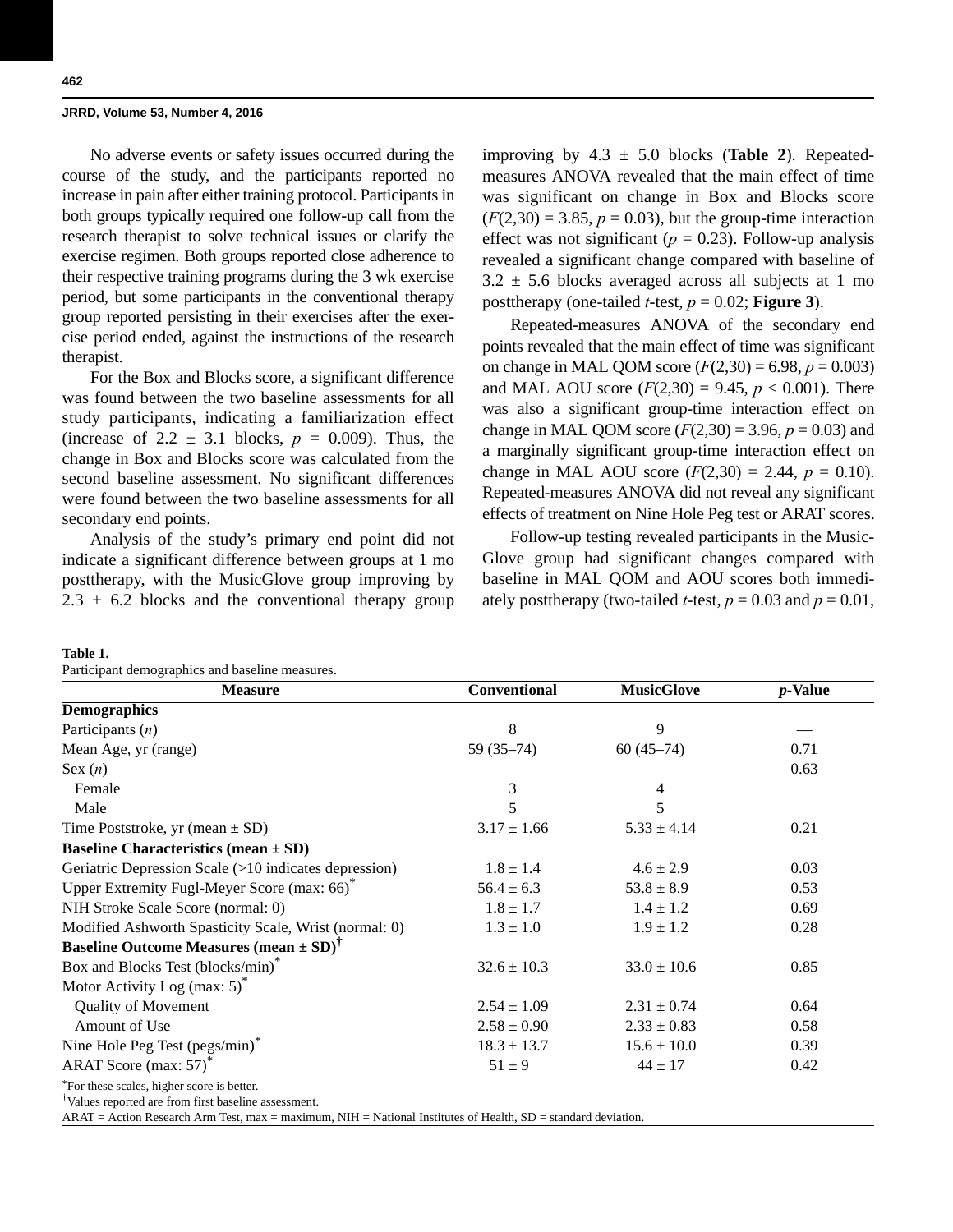| <b>Outcome</b>                  | <b>MusicGlove</b><br>$(n=9)$ | <b>Conventional</b><br>$(n=8)$ | <b>Mean Difference</b><br>$(95\% \text{ CI})$ | <i>p</i> -Value<br>(one-tailed) |
|---------------------------------|------------------------------|--------------------------------|-----------------------------------------------|---------------------------------|
| <b>Box and Blocks Test</b>      | $2.3 \pm 6.2$                | $4.3 \pm 5.0$                  | $-1.9$ (-6.7 to 2.9)                          | 0.25                            |
| Motor Activity Log              |                              |                                |                                               |                                 |
| <b>Quality of Movement</b>      | $0.82 \pm 0.48$ <sup>*</sup> | $0.09 \pm 0.58$                | $0.72$ (0.27 to 1.17)                         | 0.007                           |
| Amount of Use                   | $0.86 \pm 0.64$ <sup>*</sup> | $0.26 \pm 0.69$                | $0.60$ (0.04 to 1.16)                         | 0.04                            |
| Nine Hole Peg Test              | $1.3 \pm 6.9$                | $-0.2 \pm 6.0$                 | $1.5$ (-4.1 to 7.1)                           | 0.33                            |
| <b>Action Research Arm Test</b> | $0.7 \pm 2.3$                | $-0.6 \pm 2.9$                 | $1.2$ (-1.0 to 3.4)                           | 0.29                            |

#### **Table 2.**

Change in outcome measures compared with baseline at 1 mo posttreatment. Unless otherwise indicated, values are given as mean  $\pm$  standard deviation.

respectively) and at 1 mo posttherapy (two-tailed *t*-test,  $p < 0.001$  and  $p = 0.004$ , respectively; see **Figure 3**). No significant changes compared with baseline were found for either outcome measure after conventional therapy. Subjects in the MusicGlove group had significantly greater improvements in both MAL QOM score and AOU score than subjects in the conventional therapy group at 1 mo posttherapy (mean differences of 0.72 and 0.60 points, one-tailed *t*-test,  $p = 0.007$  and  $p = 0.04$ , respectively; **Table 2**).

Subjects were asked to fill out an activity log to record the amount of time they spent exercising during the 3 wk training period. Seven of the nine participants from the MusicGlove group and four of the eight participants from the control group filled out the activity log as requested. Participants in the MusicGlove group reported exercising for an average of 1.9 h total more than the control group during the training phase (10 h vs 8.1 h, respectively), but this difference was not significant.

The total number of grips completed with the Music-Glove during the exercise period was recorded for each participant on the laptops provided. Data were not recovered for two of the participants due to technical errors. Of the remaining 15 participants (8 from the original Music-Glove group, 7 from the crossover group), 11 completed the target dose of 2,700 grips. Four individuals completed over 10,000 grips, with two of these completing over 30,000 grips (**Figure 4(a)**).

When we examined the time course of practice, we found that the cumulative number of grips completed each day was well represented by two lines, with an average  $R^2$  value for a line fit across all subjects of 0.82  $\pm$ 0.14 during the first week of therapy and an average  $R^2$ of  $0.86 \pm 0.16$  for a line fit to the data during the next two

weeks. Using the slopes from these linear models, we estimated that the participants completed an average of  $213 \pm 301$  grips per day during the first week of therapy and  $466 \pm 641$  grips per day during the next two weeks of therapy, a significant difference  $(p = 0.04;$  **Figure 4(b)**). That is, the participants intensified their use of the MusicGlove after the first week of exposure.

We also examined the participants' performance in the MusicGlove game throughout the study, measured as the percentage of notes hit correctly. Performance increased throughout the study, with a significant increase of  $11 \pm$ 13 percent from day 1 to day 2 of therapy (*t*-test,  $p = 0.01$ ) and a nonsignificant increase from day 2 to the end of the study of  $6 \pm 15$  percent.

Of the four participants who did not complete the target dose of 2,700 grips, three had an average performance of 15 percent or less (i.e., for every 100 notes presented, they successfully completed only 15 or less). Of the 11 participants who completed at least 2,700 grips, all 11 had an average performance of 22 percent or more, with a group mean of  $53 \pm 15$  percent. Also, the group that completed at least 2,700 grips during therapy  $(n =$ 11) had an increase in performance of  $14 \pm 14$  percent from day 1 to day 2 of therapy, while the group that did not complete the target dose  $(n = 4)$  had a decrease in performance of  $1 \pm 2$  percent over the same time span, a significant difference ( $p = 0.008$ ).

In an exploratory analysis  $(n = 8)$ , we found a significant linear relationship between the number of grips completed with the MusicGlove and the change in MAL AOU score at 1 mo posttherapy, with a slope of 0.05 points for every 1,000 grips completed with the Music-Glove  $(R^2 = 0.61, p = 0.02)$ . No other outcome measures were significantly related to number of grips completed.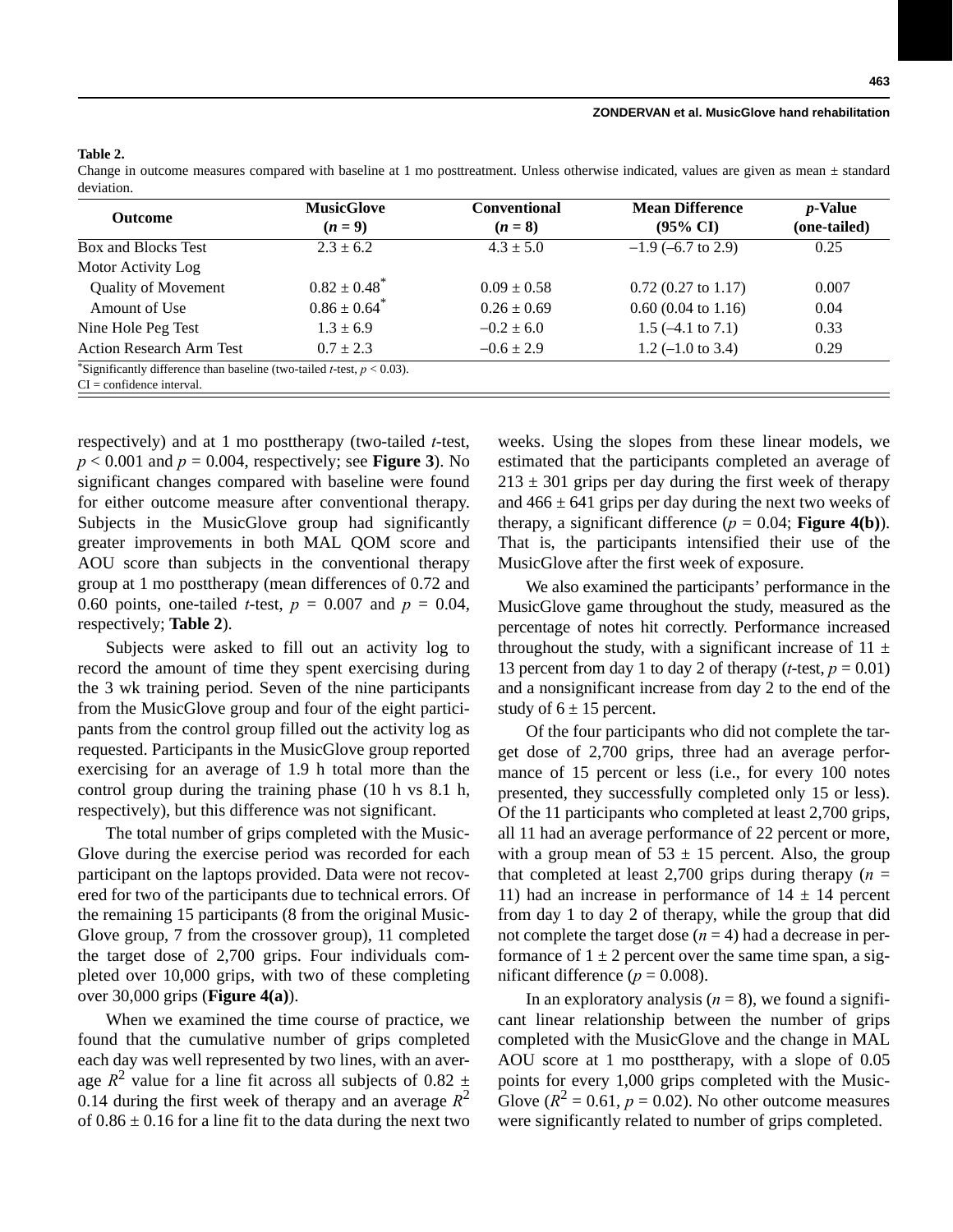

## **Figure 3.**

**(a)** Longitudinal changes in Box and Blocks test (B&B), **(b)** Motor Activity Log (MAL) Quality of Movement (QoM), and **(c)** MAL Amount of Use (AoU) throughout experiment. MusicGlove group (solid blue diamonds) had significantly greater improvements than conventional therapy group (open red squares) in both MAL scores 1 mo after therapy. Error bars indicate ±1 standard error. \* Significant within-group changes compared with baseline (two-tailed *t*-test, *p* < 0.03). \*\*Significant changes across both groups compared with baseline (one-tailed *t*-test, *p* < 0.03). **+**Significant differences between groups at 1 mo posttherapy (one-tailed *t*-test,  $p < 0.05$ ).

Finally, we performed two more exploratory analyses. First, we noticed that one of the MusicGlove participants had a decrease in Box and Blocks score from baseline of

10 blocks at 1 mo posttherapy and a decrease of only 2 blocks immediately after therapy. This was a large change relative to all other participants (greater than two standard deviations away from the group mean), and thus we speculated that this decrease may have been due to poor motivation on that particular day. When we removed this participant from the analysis, the change in Box and Blocks score compared with baseline for the MusicGlove group increased to  $3.9 \pm 1.7$  blocks at 1 mo posttherapy. Second, for all end points, we also analyzed the combined data from the MusicGlove group and the data from the crossover period for the conventional therapy group, in which they also received MusicGlove therapy (resulting in an  $n = 17$  for the MusicGlove group). Here, the changes in outcome measures for the crossover group were calculated from the "baseline" of the 1 mo posttherapy assessment after conventional therapy. In this analysis, the MusicGlove group had a significantly greater change in ARAT score than the conventional therapy group  $(n = 8)$ at 1 mo posttherapy (mean difference of 2.4 points, onetailed *t*-test,  $p = 0.046$ . Thus, both of these exploratory analyses supported positive effects of MusicGlove training, although the first relied on an ad hoc outlier removal and the second combined change scores without a prior history of participation in conventional training with change scores that were dependent on a prior history of participation in conventional training.

## **DISCUSSION**

# **Increased Functional Use of Hand After MusicGlove Therapy**

Notably, some of the participants in the conventional therapy group did not adhere to the study protocol and continued exercising after the exercise period. This may explain why the conventional therapy group had a substantial increase in Box and Blocks score at 1 mo posttherapy after a relatively small increase immediately posttherapy (**Figure 3**). Yet, despite the fact that there was a significant increase in Box and Blocks score across both the MusicGlove and conventional therapy groups at 1 mo posttherapy, only the MusicGlove group converted this improvement in gripping function into increased self-reported functional use of the hand as measured by the MAL scores.

One possible explanation for this increased functional use of the hand after MusicGlove therapy is that thumb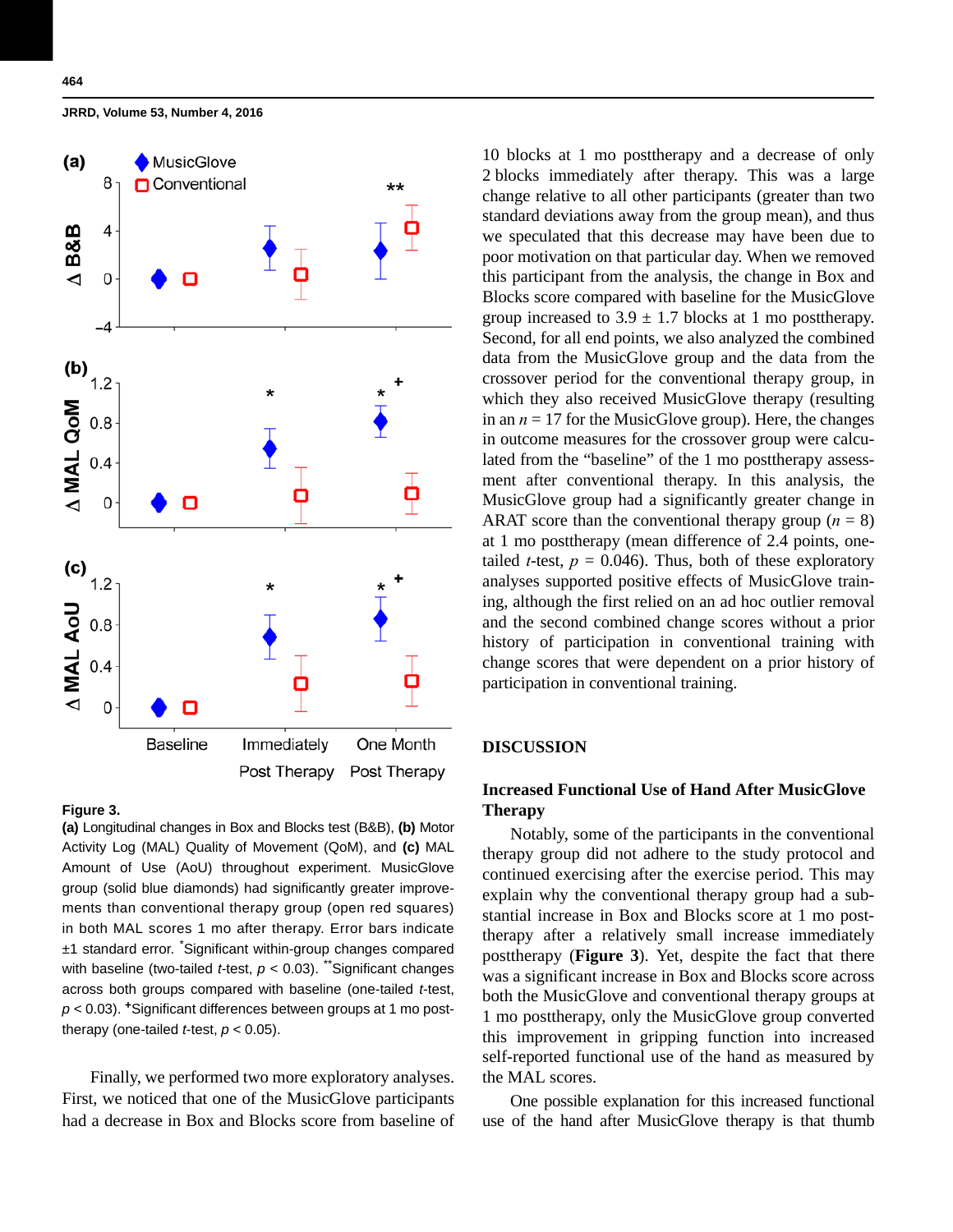

#### **Figure 4.**

**(a)** Number of grips completed with MusicGlove by each study participant, including crossover data. Note break in *y*-axis from 12,000 to 27,000 grips, which was inserted for readability. Dashed line represents target dose of 2,700 total grips. **(b)** Mean cumulative number of grips completed as function of day in study for all study participants, including crossover data. Dashed line represents expected progression of cumulative number of grips if subjects practiced 300 repetitions/h, 3 h/wk, for 3 wk. Average number of grips completed per day across all subjects increased significantly from first week of therapy to next 2 wk of therapy (*p* = 0.04). \* Transition point (i.e., day 8). Error bars show ±1 standard error. ND = data not available for participants.

### **ZONDERVAN et al. MusicGlove hand rehabilitation**

opposition is critical for functional use of the hand, and the MusicGlove is more effective at promoting intensive training of thumb opposition than conventional therapy. Another more general possibility is that functional use of the hand requires several fundamental movement patterns of the fingers and thumb and that the MusicGlove is effective at training these patterns. Indeed, a study that used principal component decomposition to analyze the movement patterns associated with functional use of the hand found that >90 percent of the variance in hand kinematics could be explained by nine finger-thumb movement patterns similar to ones trained by the MusicGlove [50]. In this framework, practicing a key movement component that is used in a range of daily tasks may be more efficient at inducing functional recovery than practicing the individual tasks themselves [51–53], a hypothesis one could call "componentspecific training" in order to contrast it with the widely advocated approach of "task-specific training." A third possibility is that practice with the MusicGlove simply made the participants pay more attention to their hand, and thus they were more inclined to report an increased use of it in daily tasks.

## **Comparison with Previous Hand Therapy Studies**

Our previous clinic-based study of the MusicGlove [27–28] included participants with a chronic stroke of similar duration and similar levels of initial hand impairment as the current study. However, in that study, subjects trained for 2 wk in six 1 h sessions with the MusicGlove under continuous supervision. The change in Box and Blocks score was 3.2 blocks after 6 h of clinical therapy versus 2.3 blocks after 9 h of home-based therapy in the current study. Thus, the gains achievable at home were comparable to those achieved in the clinic, though there is a mild indication that clinic-based therapy is more efficient at improving gripping function.

The largest trial of hand therapy reported to date is the EXCITE trial, which used large amounts of graded, task-oriented exercises [54–55]. Specifically, participants in the EXCITE trial received a total of 60 h of therapy for up to 6 h/d, 5 d/wk, for 2 wk, during which they were prevented from using their nonimpaired limb. In the present study, the functional gains following MusicGlove use were 0.82 for MAL QOM and 0.86 for MAL AOU. Following the EXCITE trial, the functional gains were 1.12 for MAL QOM and 1.07 for MAL AOU. This finding that participants who used the MusicGlove achieved about 75 to 80 percent of the benefit reported on the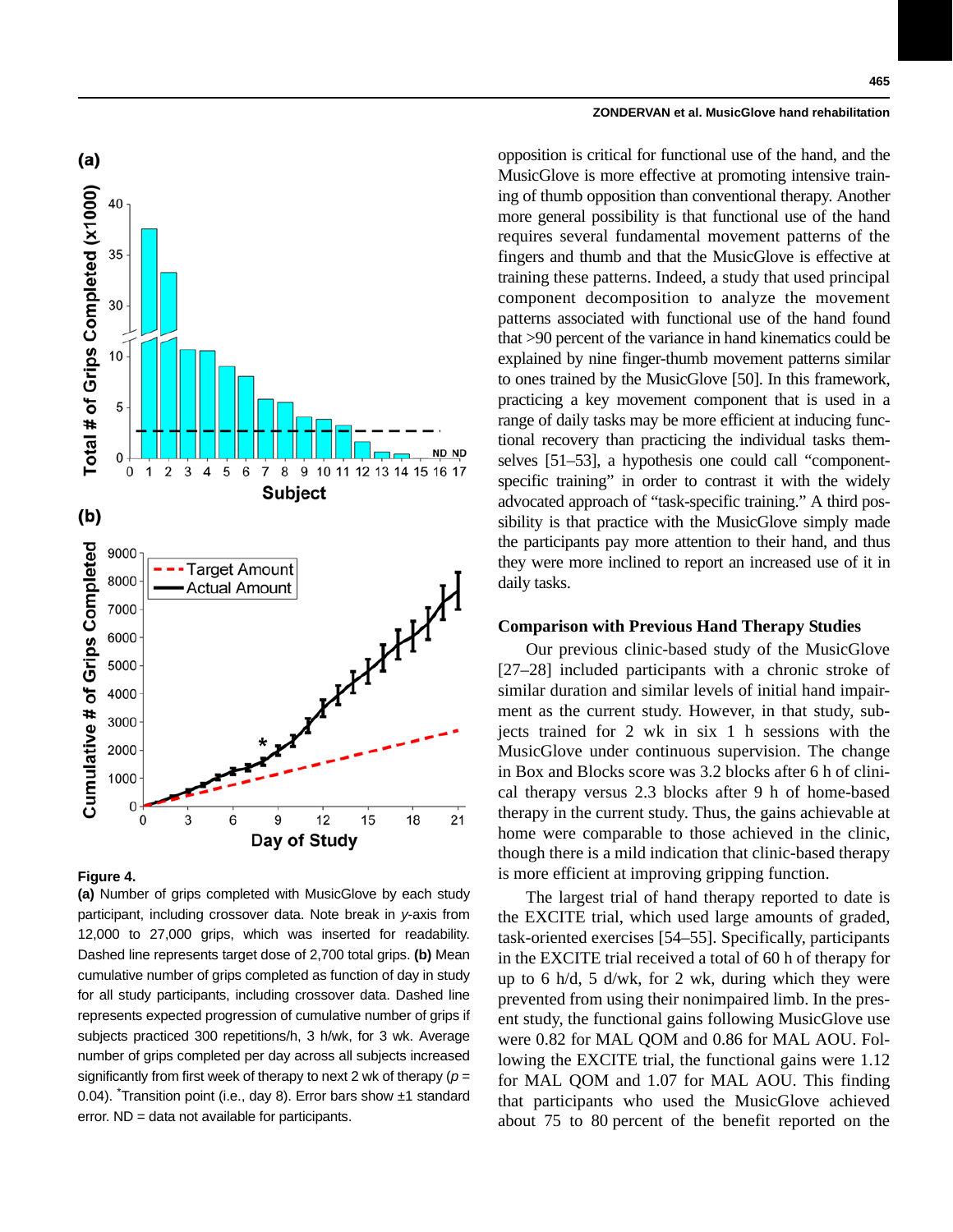MAL for the EXCITE trial despite less training time, absence of a constraint on their nonimpaired hand, and use of home therapy rather than therapist-supervised training is notable.

Comparing the outcomes of the present study with other home-based hand therapy trials is difficult because of variations in study protocol, amount of therapist guidance provided, and outcome measures [14,17–23]. However, the improvements in Box and Blocks score seen here are similar to the gains observed in a prior home-based telerehabilitation study with chronic stroke subjects that incorporated virtual line-tracking with a finger goniometer, which reported changes of 2.0 and 4.9 blocks in the two study groups [16]. That study included five video calls between the therapist and the patient over a 10 d training period, while the present study used less interaction.

# **Influence of Motivating Factors on Dose of Exercise and Long-Term Outcomes**

There is growing consensus that individuals typically perform far too few exercise repetitions to maximize recovery after stroke [7,49,56]. Indeed, our exploratory analysis of the relationship between number of grips completed and outcomes suggested that, at least in terms of increasing self-reported functional use of the hand, there is a positive correlation between the dose of therapy and outcomes. However, the slope of that correlation was small, indicating that thousands of additional exercise repetitions are required in order to promote increased functional use.

As mentioned in the "Methods" section, a recent study suggested 300 repetitions in a 1 h therapy session was an appropriate target [49]; this is an order of magnitude more than the number of repetitions typically performed in guided therapy sessions [7]. Of the 15 participants in the present study whose MusicGlove usage data were collected successfully, 11 exceeded this target. Of the four participants who did not, three had very low levels of performance in the MusicGlove game, in terms of percentage of notes successfully hit, suggesting that the therapy was difficult for them. Further, none of these four participants improved their performance from day 1 to day 2 of therapy, which could have reduced their motivation to continue. This is in line with other studies that have shown high levels of difficulty or lack of improvement in a task can reduce motivation to persist [57–59]. Based on the results of this study, a minimum average performance of 20 percent in the MusicGlove game may be an important factor for maintaining motivation during home therapy with the device.

Interestingly, instead of observing a novelty effect in which the participants initially used the MusicGlove more frequently and then tapered off their use, we instead observed that the participants significantly increased their use of the device after the first week of therapy, completing on average over 200 additional grips per day during the next 2 wk. Some of this increase may have been due to increased performance in the game (i.e., the participants completed a higher percentage of the grips that were requested during a given song, resulting in more grips per day). However, performance data from the laptops showed an average improvement of only 6 percent from the second to the final day of therapy, which would have resulted in an increase of only about 30 additional grips per day if the amount of practice time had remained the same. Thus, a better explanation of the increase in grips completed per day is that the participants became more interested and motivated to use the MusicGlove after their initial exposure to it.

Indeed, the use of motivating factors such as music and video games during therapy may be an important approach to improve the long-term outcomes of a rehabilitation program. Music has been shown to encourage movement via tightly coupled interaction between the auditory and motor cortices, which may improve motor recovery [26,60–61]. Also, the use of music during therapy may enhance neural reorganization, thus increasing functional outcomes from the therapy [25,62–69]. The use of video games not only creates an immersive exercise experience but can also encourage a high number of repetitions, create an appropriate level of challenge, reward progress, and provide feedback on improvements over time. The MusicGlove includes each of these features, all of which have been linked to improved longterm outcomes of therapy [58,70–73] and likely contributed to the significant improvements in motor function after MusicGlove therapy in the present study.

Of particular note is that the participants in the MusicGlove group had significantly higher levels of selfreported depression on the Geriatric Depression Scale than the conventional therapy group at baseline (i.e., they were more likely to respond negatively to questions pertaining to their quality of life). This may have been expected to limit functional improvements in this group since depressive symptoms have been shown to reduce outcomes from rehabilitation after stroke [74] and are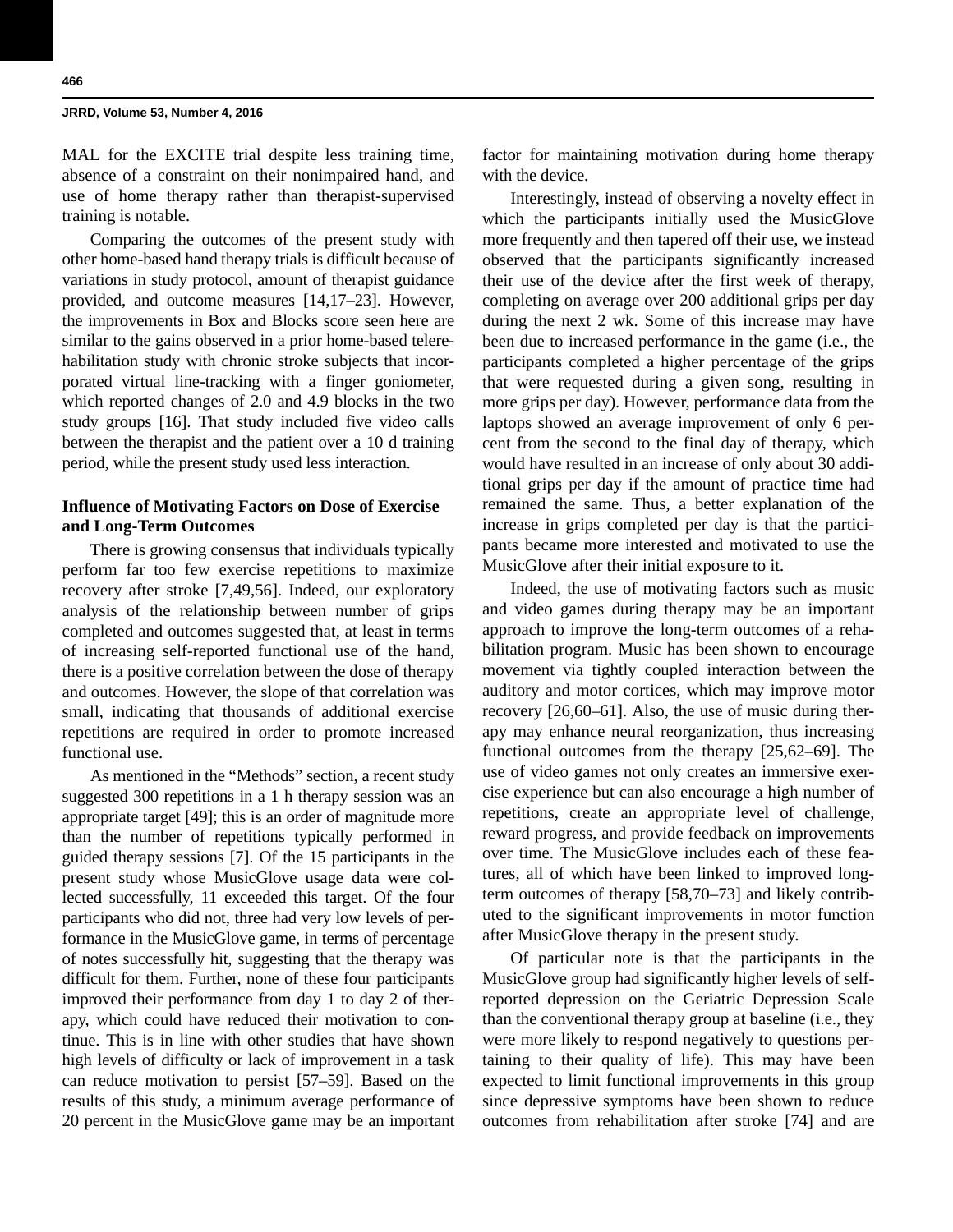correlated with an inability to carry out many activities of daily living [75]. Indeed, one participant did report poor adherence to the study protocol because of severe depression. However, for the rest of the participants, this was not the case. We did not reassess the participants' scores on the Geriatric Depression Scale at the 1 mo follow-up, but future studies should assess whether exercising with the MusicGlove can improve psychological well-being. This may in turn promote increased functional use of the hand, such as we observed here.

## **Limitations and Future Directions**

Limitations of this study include a small sample size, the conventional therapy group's poor adherence to the study protocol by continuing to exercise after the 3 wk training period, the lack of an accurate measure of the number of exercise repetitions the participants in the conventional therapy group performed during the experiment, subject dropout, and incomplete data collection on two of the MusicGlove laptops because of technical errors. Common technical difficulties with the Music-Glove included an inability to double-click the desktop icon that opened the MusicGlove application on the laptop, difficulties using a tracking pad to control the laptop cursor, difficulty properly exiting the MusicGlove application, and difficulty turning the computer on and off. There were few technical issues with the MusicGlove hardware itself.

Future research should explore the use of Music-Glove therapy in individuals with subacute stroke and other populations that exhibit hand impairment, such as those with traumatic brain injury and spinal cord injury. Other studies could also examine which motivating factors (e.g., music or video games) are most effective for facilitating large amounts of movement practice and improving long-term functional outcomes and the mechanisms by which these factors influence self-report of functional use of the hand. Finally, the ability of the MusicGlove to accurately record the number of movement repetitions performed during exercise makes it well-suited for use in a study that explores the relationship between dose and therapeutic outcomes. Further studies could expand on the small exploratory analysis we presented here by examining this relationship across a larger sample size and under a more closely controlled therapeutic regimen.

## **CONCLUSIONS**

The results of this study confirmed that the Music-Glove is viable and effective for home therapy, and it motivated users to complete a high number of therapeutic gripping movements. We did not observe a significant difference between MusicGlove therapy and conventional therapy in the primary end point, but we did observe a significant difference in favor of the MusicGlove in two of the secondary end points (MAL AOU and QOM).

## **ACKNOWLEDGMENTS**

#### **Author Contributions:**

*Study concept and design:* N. Friedman, D. J. Reinkensmeyer, S. C. Cramer, D. K. Zondervan. *Acquisition of data:* R. Augsburger, E. Chang. *Analysis and interpretation of data:* D. K. Zondervan, N. Friedman, D. J. Reinkensmeyer, S. C. Cramer. *Drafting of manuscript:* D. K. Zondervan, N. Friedman, D. J. Reinkensmeyer, S. C. Cramer. *Statistical analysis:* D. K. Zondervan, N. Friedman, D. J. Reinkensmeyer, S. C. Cramer. *Obtained funding:* D. K. Zondervan, N. Friedman, D. J. Reinkensmeyer. *Administrative, technical, or material support:* E. Chang, X. Zhao.

*Study supervision:* N. Friedman, D. J. Reinkensmeyer, R. Augsburger. **Financial Disclosures:** Daniel K. Zondervan, Nizan Friedman, and David J. Reinkensmeyer have a financial interest in Flint Rehabilitation Devices, LLC, a company that develops and sells rehabilitation devices, including MusicGlove. Steven C. Cramer serves as a consultant for GlaxoSmithKline, RAND Corporation, Dart Neuroscience, and MicroTransponder, and is a cofounder of personalRN. He acknowledges support from K24 HD074722 and UL1 TR000153. The terms of these arrangements have been reviewed and approved by the University of California, Irvine, in accordance with its conflict of interest policies. The remaining authors declare that they have no competing interests.

**Funding/Support:** This material was based on work supported by the National Institutes of Health (grant 1R43HD074331–01) and the Department of Education (National Institute on Disability and Rehabilitation Research grant H133S120032).

**Additional Contributions:** Thank you to Derek Yano for assistance with data entry. The project described was supported by the National Center for Research and the National Center for Advancing Translational Sciences, National Institutes of Health, through Grant

UL1TR000153. The content is solely the responsibility of the authors and does not necessarily represent the official views of the National Institutes of Health.

**Institutional Review:** The study protocol was approved by the University of California at Irvine's Institutional Review Board.

**Participant Follow-up:** The authors plan to inform participants of the publication of this study.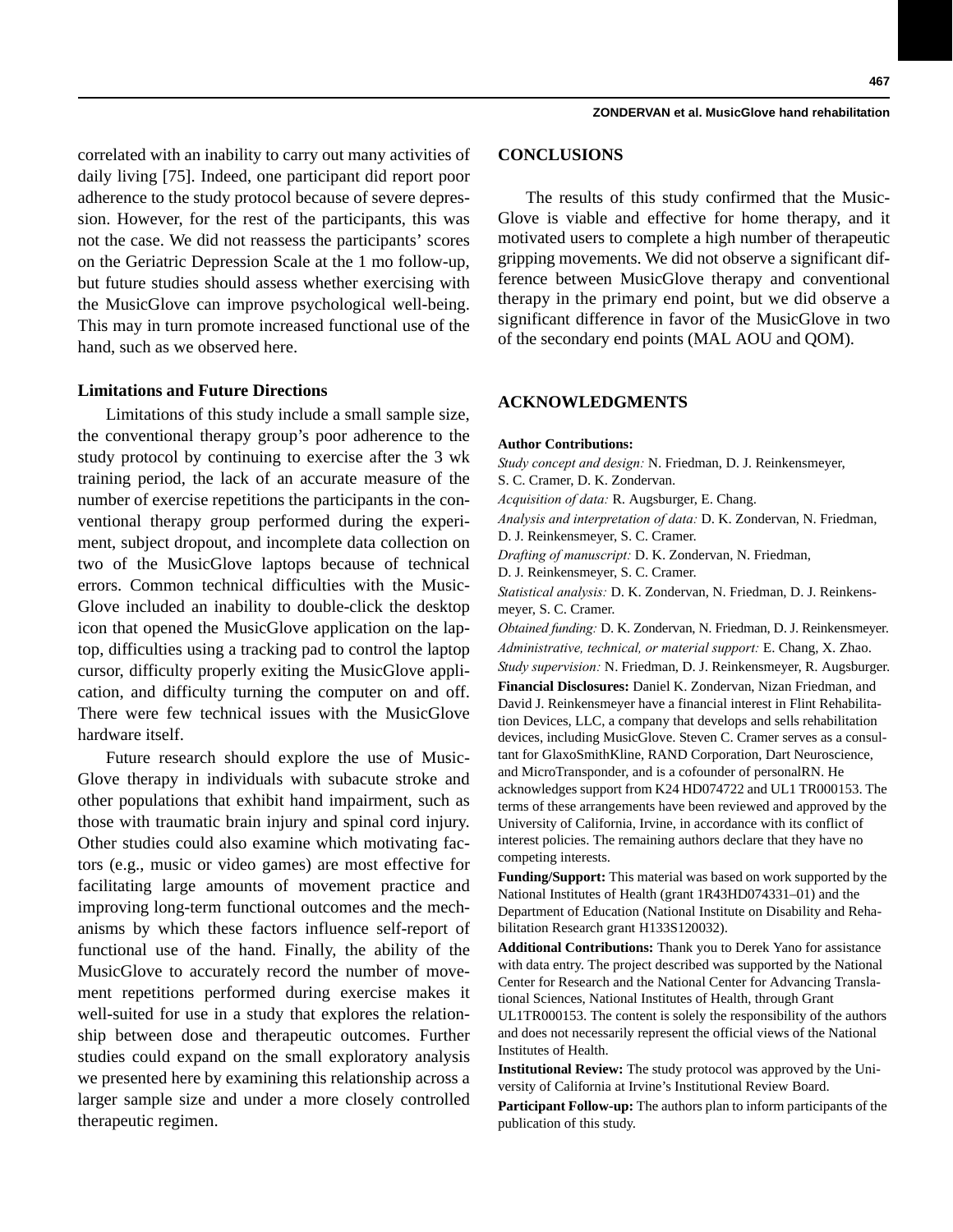## **REFERENCES**

- 1. Dobkin BH. Neurologic rehabilitation. Philadelphia (PA): F. A. Davis; 1996.
- 2. Sawaki L. Use-dependent plasticity of the human motor cortex in health and disease. IEEE Eng Med Biol Mag. 2005;24(1):36–39. [\[PMID:15709534\]](http://www.ncbi.nlm.nih.gov/entrez/query.fcgi?cmd=Retrieve&db=PubMed&list_uids=15709534&dopt=Abstract) [h](http://www.ncbi.nlm.nih.gov/entrez/query.fcgi?cmd=Retrieve&db=PubMed&list_uids=15709534&dopt=Abstract)[ttp://dx.doi.org/10.1109/MEMB.2005.1384098](http://dx.doi.org/10.1109/MEMB.2005.1384098)
- 3. Ada L, Dorsch S, Canning CG. Strengthening interventions increase strength and improve activity after stroke: A systematic review. Aust J Physiother. 2006;52(4):241–48. [\[PMID:17132118\]](http://www.ncbi.nlm.nih.gov/entrez/query.fcgi?cmd=Retrieve&db=PubMed&list_uids=17132118&dopt=Abstract)

[h](http://www.ncbi.nlm.nih.gov/entrez/query.fcgi?cmd=Retrieve&db=PubMed&list_uids=17132118&dopt=Abstract)[ttp://dx.d](http://dx.doi.org/10.1016/S0004-9514(06)70003-4)[oi.org/10.1016/S0004-9514\(06\)70003-4](http://www.ncbi.nlm.nih.gov/pubmed/17540965)

 4. van der Lee JH, Snels IA, Beckerman H, Lankhorst GJ, Wagenaar RC, Bouter LM. Exercise therapy for arm function in stroke patients: A systematic review of randomized controlled trials. Clin Rehabil. 2001;15(1):20–31. [\[PMID:11237158\]](http://www.ncbi.nlm.nih.gov/entrez/query.fcgi?cmd=Retrieve&db=PubMed&list_uids=11237158&dopt=Abstract)

[h](http://www.ncbi.nlm.nih.gov/entrez/query.fcgi?cmd=Retrieve&db=PubMed&list_uids=11237158&dopt=Abstract)[ttp://dx.doi.org/10.1191/026921501677557755](http://dx.doi.org/10.1191/026921501677557755)

- 5. Kloosterman MG, Snoek GJ, Jannink MJ. Systematic review of the effects of exercise therapy on the upper extremity of patients with spinal-cord injury. Spinal Cord. 2009;47(3):196–203. [\[PMID:188251](http://www.ncbi.nlm.nih.gov/entrez/query.fcgi?cmd=Retrieve&db=PubMed&list_uids=18825160&dopt=Abstract)[60\]](http://www.ncbi.nlm.nih.gov/pubmed/24187278) [h](http://www.ncbi.nlm.nih.gov/pubmed/24187278)[ttp://dx.d](http://dx.doi.org/10.1038/sc.2008.113)[oi.org/10.1038/sc.2008.113](http://dx.doi.org/10.1109/ICORR.2013.6650461)
- 6. Nudo RJ. Postinfarct cortical plasticity and behavioral recovery. Stroke. 2007;38(2 Suppl):840–45. [\[PMID:17261749\]](http://www.ncbi.nlm.nih.gov/entrez/query.fcgi?cmd=Retrieve&db=PubMed&list_uids=17261749&dopt=Abstract)

[h](http://www.ncbi.nlm.nih.gov/entrez/query.fcgi?cmd=Retrieve&db=PubMed&list_uids=17261749&dopt=Abstract)[ttp://dx.doi.org/10.1161/01.STR.0000247943.12887.d2](http://dx.doi.org/10.1161/01.STR.0000247943.12887.d2)

- 7. Lang CE, Macdonald JR, Reisman DS, Boyd L, Jacobson Kimberley T, Schindler-Ivens SM, Hornby TG, Ross SA, Scheets PL. Observation of amounts of movement practice provided during stroke rehabilitation. Arch Phys Med Rehabil. 2009;90(10):1692–98. [\[PMID:19801058\]](http://www.ncbi.nlm.nih.gov/entrez/query.fcgi?cmd=Retrieve&db=PubMed&list_uids=19801058&dopt=Abstract) [h](http://www.ncbi.nlm.nih.gov/entrez/query.fcgi?cmd=Retrieve&db=PubMed&list_uids=19801058&dopt=Abstract)[ttp://dx.doi.org/10.1016/j.apmr.2009.04.005](http://dx.doi.org/10.1016/j.apmr.2009.04.005)
- 8. Byl NN, Pitsch EA, Abrams GM. Functional outcomes can vary by dose: Learning-based sensorimotor training for patients stable poststroke. Neurorehabil Neural Repair. 2008;22(5):494–504. [\[PMID:18780884\]](http://www.ncbi.nlm.nih.gov/entrez/query.fcgi?cmd=Retrieve&db=PubMed&list_uids=18780884&dopt=Abstract) [h](http://www.ncbi.nlm.nih.gov/entrez/query.fcgi?cmd=Retrieve&db=PubMed&list_uids=18780884&dopt=Abstract)[ttp://dx.doi.org/10.1177/1545968308317431](http://dx.doi.org/10.1177/1545968308317431)
- 9. Cox KL, Burke V, Gorely TJ, Beilin LJ, Puddey IB. Controlled comparison of retention and adherence in home- vs center-initiated exercise interventions in women ages 40- 65 years: The S.W.E.A.T. Study (Sedentary Women Exercise Adherence Trial). Prev Med. 2003;36(1):17–29. [\[PMID:12473421\]](http://www.ncbi.nlm.nih.gov/entrez/query.fcgi?cmd=Retrieve&db=PubMed&list_uids=12473421&dopt=Abstract)

[h](http://www.ncbi.nlm.nih.gov/entrez/query.fcgi?cmd=Retrieve&db=PubMed&list_uids=12473421&dopt=Abstract)[ttp://dx.doi.](http://dx.doi.org/10.1006/pmed.2002.1134)[org/10.1006/pmed](http://www.ncbi.nlm.nih.gov/entrez/query.fcgi?cmd=Retrieve&db=PubMed&list_uids=22524371&dopt=Abstract)[.2002.1134](http://dx.doi.org/10.1111/j.1749-6632.2011.06436.x)

10. Rejeski WJ, Brawley LR, Ettinger W, Morgan T, Thompson C. Compliance to exercise therapy in older participants with knee osteoarthritis: Implications for treating disability. Med Sci Sports Exerc. 1997;29(8):977–85. [\[PMID:9268953\]](http://www.ncbi.nlm.nih.gov/entrez/query.fcgi?cmd=Retrieve&db=PubMed&list_uids=9268953&dopt=Abstract)

[h](http://www.ncbi.nlm.nih.gov/entrez/query.fcgi?cmd=Retrieve&db=PubMed&list_uids=9268953&dopt=Abstract)[ttp://dx.doi.org/10.1097/00005768-199708000-00001](http://dx.doi.org/10.1097/00005768-199708000-00001)

- 11. Sluijs EM, Kok GJ, van der Zee J. Correlates of exercise compliance in physical therapy. Phys Ther. 1993;73(11): 771–82, discussion 783–86. [\[PMID:8234458\]](http://www.ncbi.nlm.nih.gov/entrez/query.fcgi?cmd=Retrieve&db=PubMed&list_uids=8234458&dopt=Abstract)
- 12. Turton A, Fraser C. The use of home therapy programmes for improving recovery of the upper limb following stroke. Br J Occup Ther. 1990;53(11):457–62. <http://dx.doi.org/10.1177/030802269005301104>
- 13. Jurkiewicz MT, Marzolini S, Oh P. Adherence to a homebased exercise program for individuals after stroke. Top Stroke Rehabil. 2011;18(3):277–84. [\[PMID:21642065\]](http://www.ncbi.nlm.nih.gov/entrez/query.fcgi?cmd=Retrieve&db=PubMed&list_uids=21642065&dopt=Abstract) [h](http://www.ncbi.nlm.nih.gov/entrez/query.fcgi?cmd=Retrieve&db=PubMed&list_uids=21642065&dopt=Abstract)[ttp://dx.doi.org/10.1310/tsr1803-277](http://dx.doi.org/10.1310/tsr1803-277)
- 14. Barzel A, Liepert J, Haevernick K, Eisele M, Ketels G, Rijntjes M, van den Bussche H. Comparison of two types of Constraint-Induced Movement Therapy in chronic stroke patients: A pilot study. Restor Neurol Neurosci. 2009;27(6):673–80. [\[PMID:20042791\]](http://www.ncbi.nlm.nih.gov/entrez/query.fcgi?cmd=Retrieve&db=PubMed&list_uids=20042791&dopt=Abstract)
- 15. Barzel A, Ketels G, Stark A, Tetzlaff B, Daubman A, Wegscheider K, van den Bussche H, Scherer M. Home-based constraint-induced movement therapy for patients with upper limb dysfunction after stroke (HOMECIMT): A cluster-randomized, controlled trial. Lancet Neurol. 2015; 14(9):893–902. [\[PMID:26231624\]](http://www.ncbi.nlm.nih.gov/entrez/query.fcgi?cmd=Retrieve&db=PubMed&list_uids=24124993&dopt=Abstract) [h](http://www.ncbi.nlm.nih.gov/entrez/query.fcgi?cmd=Retrieve&db=PubMed&list_uids=24124993&dopt=Abstract)[ttp://dx.doi.org/10.1016/S1474-4422\(15\)00147-7](http://dx.doi.org/10.1186/1745-6215-14-334)
- 16. Carey JR, Durfee WK, Bhatt E, Nagpal A, Weinstein SA, Anderson KM, Lewis SM. Comparison of finger tracking versus simple movement training via telerehabilitation to alter hand function and cortical reorganization after stroke. Neurorehabil Neural Repair. 2007;21(3):216–32. [\[PMID:17351083\]](http://www.ncbi.nlm.nih.gov/entrez/query.fcgi?cmd=Retrieve&db=PubMed&list_uids=17351083&dopt=Abstract)

[h](http://www.ncbi.nlm.nih.gov/entrez/query.fcgi?cmd=Retrieve&db=PubMed&list_uids=17351083&dopt=Abstract)[ttp://dx.doi.org/10.](http://dx.doi.org/10.1177/1545968306292381)[1177/15459683062](http://www.ncbi.nlm.nih.gov/entrez/query.fcgi?cmd=Retrieve&db=PubMed&list_uids=17260171&dopt=Abstract)[92381](http://dx.doi.org/10.1007/s00415-006-0523-2)

- 17. Laver KE, Schoene D, Crotty M, George S, Lannin NA, Sherrington C. Telerehabilitation services for stroke. Cochrane Database Syst Rev. 2013;12:CD010255. [\[PMID:24338496\]](http://www.ncbi.nlm.nih.gov/entrez/query.fcgi?cmd=Retrieve&db=PubMed&list_uids=24338496&dopt=Abstract)
- 18. Hara Y, Ogawa S, Tsujiuchi K, Muraoka Y. A home-based rehabilitation program for the hemiplegic upper extremity by power-assisted functional electrical stimulation. Disabil Rehabil. 2008;30(4):296–304. [\[PMID:17852312\]](http://www.ncbi.nlm.nih.gov/entrez/query.fcgi?cmd=Retrieve&db=PubMed&list_uids=17852312&dopt=Abstract) [h](http://www.ncbi.nlm.nih.gov/entrez/query.fcgi?cmd=Retrieve&db=PubMed&list_uids=17852312&dopt=Abstract)[ttp://dx.doi.org/10.1080/09638280701265539](http://dx.doi.org/10.1080/09638280701265539)
- 19. Donoso Brown EV, McCoy SW, Fechko AS, Price R, Gilbertson T, Moritz CT. Preliminary investigation of an electromyography-controlled video game as a home program for persons in the chronic phase of stroke recovery. Arch Phys Med Rehabil. 2014;95(8):1461–69. [\[PMID:24657112\]](http://www.ncbi.nlm.nih.gov/entrez/query.fcgi?cmd=Retrieve&db=PubMed&list_uids=24657112&dopt=Abstract) [h](http://www.ncbi.nlm.nih.gov/entrez/query.fcgi?cmd=Retrieve&db=PubMed&list_uids=24657112&dopt=Abstract)[ttp://dx.doi.org/10.1016/j.apmr.2014.02.025](http://dx.doi.org/10.1016/j.apmr.2014.02.025)
- 20. King M, Hijmans JM, Sampson M, Satherley J, Hale L. Home-based stroke rehabilitation using computer gaming. N Z J Physiother. 2012;40(3):128–34.
- 21. Slijper A, Svensson KE, Backlund P, Engström H, Sunnerhagen KS. Computer game-based upper extremity training in the home environment in stroke persons: A single subject design. J Neuroeng Rehabil. 2014;11:35.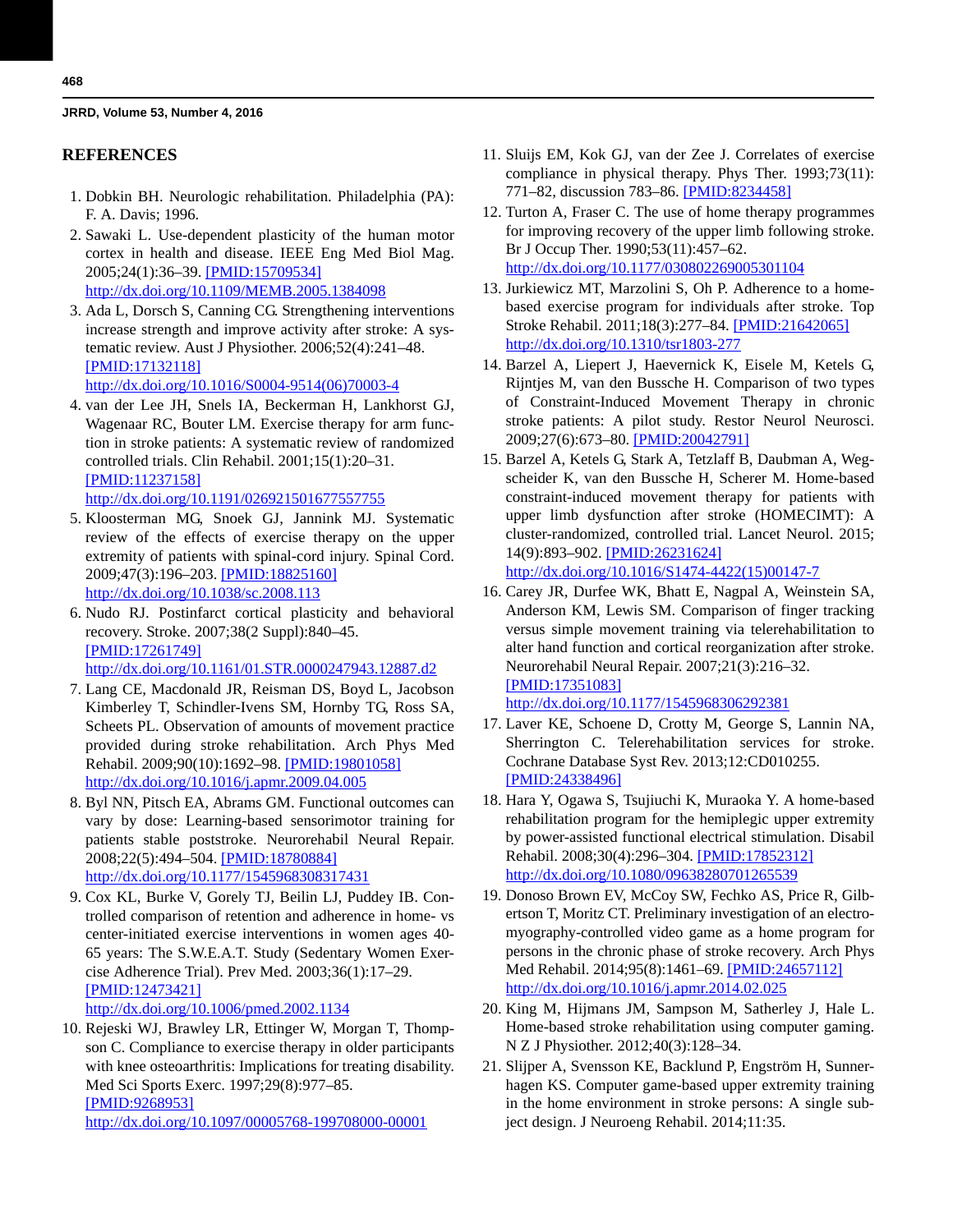[\[PMID:24625289\]](http://www.ncbi.nlm.nih.gov/entrez/query.fcgi?cmd=Retrieve&db=PubMed&list_uids=24625289&dopt=Abstract)

[h](http://www.ncbi.nlm.nih.gov/entrez/query.fcgi?cmd=Retrieve&db=PubMed&list_uids=24625289&dopt=Abstract)[ttp://dx.doi.org/10.1186/1743-0003-11-35](http://dx.doi.org/10.1186/1743-0003-11-35)

- 22. Villeneuve M, Lamontagne A. Playing piano can improve upper extremity function after stroke: case studies. Stroke Res Treat. 2013;2013:159105. [\[PMID:23533954\]](http://www.ncbi.nlm.nih.gov/pubmed/23533954) [h](http://www.ncbi.nlm.nih.gov/pubmed/23533954)[ttp://dx.doi.org/10.1155/2013/159105](http://dx.doi.org/10.1155/2013/159105)
- 23. Coupar F, Pollock A, Legg LA, Sackley C, van Vliet P. Home-based therapy programmes for upper limb functional recovery following stroke. Cochrane Database Syst Rev. 2012;5:CD006755. [\[PMID:22592715\]](http://www.ncbi.nlm.nih.gov/entrez/query.fcgi?cmd=Retrieve&db=PubMed&list_uids=22592715&dopt=Abstract)
- 24. Hijmans JM, Hale LA, Satherley JA, McMillan NJ, King MJ. Bilateral upper-limb rehabilitation after stroke using a movement-based game controller. J Rehabil Res Dev. 2011;48(8):1005–13. [\[PMID:22068375\]](http://www.ncbi.nlm.nih.gov/entrez/query.fcgi?cmd=Retrieve&db=PubMed&list_uids=22068375&dopt=Abstract) [h](http://www.ncbi.nlm.nih.gov/entrez/query.fcgi?cmd=Retrieve&db=PubMed&list_uids=22068375&dopt=Abstract)[ttp://dx.doi.org/10.1682/JRRD.2010.06.0109](http://dx.doi.org/10.1682/JRRD.2010.06.0109)
- 25. Safranek BR. The use of music therapy in stroke rehabilitation. Music Ther. 2011;1:1–13.
- 26. Yoo J. The role of therapeutic instrumental music performance in hemiparetic arm rehabilitation. Music Ther Perspect. 2009; 27(1):16–24. <http://dx.doi.org/10.1093/mtp/27.1.16>
- 27. Friedman N, Chan V, Reinkensmeyer AN, Beroukhim A, Zambrano GJ, Bachman M, Reinkensmeyer DJ. Retraining and assessing hand movement after stroke using the Music-Glove: Comparison with conventional hand therapy and isometric grip training. J Neuroeng Rehabil. 2014;11:76. [\[PMID:24885076\]](http://www.ncbi.nlm.nih.gov/entrez/query.fcgi?cmd=Retrieve&db=PubMed&list_uids=24885076&dopt=Abstract)

[h](http://www.ncbi.nlm.nih.gov/entrez/query.fcgi?cmd=Retrieve&db=PubMed&list_uids=24885076&dopt=Abstract)[ttp://dx.doi.org/10.1186/1743-0003-11-76](http://dx.doi.org/10.1186/1743-0003-11-76)

- 28. Friedman N, Chan V, Zondervan D, Bachman M, Reinkensmeyer DJ. MusicGlove: motivating and quantifying hand movement rehabilitation by using functional grips to play music. Conf Proc IEEE Eng Med Biol Soc. 2011; 2011:2359–63. [\[PMID:22254815\]](http://www.ncbi.nlm.nih.gov/pubmed/22254815) [h](http://www.ncbi.nlm.nih.gov/pubmed/22254815)[ttp://dx.doi.org/10.1109/IEMBS.2011.6090659](http://dx.doi.org/10.1109/IEMBS.2011.6090659)
- 29. Mathiowetz V, Volland G, Kashman N, Weber K. Adult norms for the Box and Block Test of manual dexterity. Am J Occup Ther. 1985;39(6):386–91. [\[PMID:3160243\]](http://www.ncbi.nlm.nih.gov/entrez/query.fcgi?cmd=Retrieve&db=PubMed&list_uids=3160243&dopt=Abstract) [h](http://www.ncbi.nlm.nih.gov/entrez/query.fcgi?cmd=Retrieve&db=PubMed&list_uids=3160243&dopt=Abstract)[ttp://dx.doi.org/10.5014/ajot.39.6.386](http://dx.doi.org/10.5014/ajot.39.6.386)
- 30. Platz T, Pinkowski C, van Wijck F, Kim I-H, di Bella P, Johnson G. Reliability and validity of arm function assessment with standardized guidelines for the Fugl-Meyer Test, Action Research Arm Test and Box and Block Test: A multicentre study. Clin Rehabil. 2005;19(4):404–11. [\[PMID:15929509\]](http://www.ncbi.nlm.nih.gov/entrez/query.fcgi?cmd=Retrieve&db=PubMed&list_uids=15929509&dopt=Abstract)

[h](http://www.ncbi.nlm.nih.gov/entrez/query.fcgi?cmd=Retrieve&db=PubMed&list_uids=15929509&dopt=Abstract)[ttp://dx.doi.org/10.1191/0269215505cr832oa](http://dx.doi.org/10.1191/0269215505cr832oa)

- 31. Uswatte G, Taub E, Morris D, Vignolo M, McCulloch K. Reliability and validity of the upper-extremity Motor Activity Log-14 for measuring real-world arm use. Stroke. 2005;36(11):2493–96. [\[PMID:16224078\]](http://www.ncbi.nlm.nih.gov/entrez/query.fcgi?cmd=Retrieve&db=PubMed&list_uids=16224078&dopt=Abstract) [h](http://www.ncbi.nlm.nih.gov/entrez/query.fcgi?cmd=Retrieve&db=PubMed&list_uids=16224078&dopt=Abstract)[ttp://dx.doi.org/10.1161/01.STR.0000185928.90848.2e](http://dx.doi.org/10.1161/01.STR.0000185928.90848.2e)
- 32. Uswatte G, Taub E, Morris D, Light K, Thompson PA. The Motor Activity Log-28: Assessing daily use of the hemiparetic arm after stroke. Neurology. 2006;67(7):1189–94.

[\[PMID:17030751\]](http://www.ncbi.nlm.nih.gov/entrez/query.fcgi?cmd=Retrieve&db=PubMed&list_uids=17030751&dopt=Abstract)

[h](http://www.ncbi.nlm.nih.gov/entrez/query.fcgi?cmd=Retrieve&db=PubMed&list_uids=17030751&dopt=Abstract)[ttp://dx.doi.org/10.1212/01.wnl.0000238164.90657.c2](http://dx.doi.org/10.1212/01.wnl.0000238164.90657.c2)

- 33. Oxford Grice K, Vogel KA, Le V, Mitchell A, Muniz S, Vollmer MA. Adult norms for a commercially available Nine Hole Peg Test for finger dexterity. Am J Occup Ther. 2003;57(5):570–73. [\[PMID:14527120\]](http://www.ncbi.nlm.nih.gov/entrez/query.fcgi?cmd=Retrieve&db=PubMed&list_uids=14527120&dopt=Abstract) [h](http://www.ncbi.nlm.nih.gov/entrez/query.fcgi?cmd=Retrieve&db=PubMed&list_uids=14527120&dopt=Abstract)[ttp://dx.doi.org/10.5014/ajot.57.5.570](http://dx.doi.org/10.5014/ajot.57.5.570)
- 34. Yozbatiran N, Der-Yeghiaian L, Cramer SC. A standardized approach to performing the action research arm test. Neurorehabil Neural Repair. 2008;22(1):78–90. [\[PMID:17704352\]](http://www.ncbi.nlm.nih.gov/entrez/query.fcgi?cmd=Retrieve&db=PubMed&list_uids=17704352&dopt=Abstract)

[h](http://www.ncbi.nlm.nih.gov/entrez/query.fcgi?cmd=Retrieve&db=PubMed&list_uids=17704352&dopt=Abstract)[ttp://dx.doi.org/10.1177/1545968307305353](http://dx.doi.org/10.1177/1545968307305353)

- 35. Yesavage JA, Brink TL, Rose TL, Lum O, Huang V, Adey M, Leirer VO; Yesavage. Development and validation of a geriatric depression screening scale: A preliminary report. J Psychiatr Res. 1982–1983;17(1):37–49. [\[PMID:7183759\]](http://www.ncbi.nlm.nih.gov/entrez/query.fcgi?cmd=Retrieve&db=PubMed&list_uids=7183759&dopt=Abstract) [h](http://www.ncbi.nlm.nih.gov/entrez/query.fcgi?cmd=Retrieve&db=PubMed&list_uids=7183759&dopt=Abstract)[ttp://dx.doi.org/10.1016/0022-3956\(82\)90033-4](http://dx.doi.org/10.1016/0022-3956(82)90033-4)
- 36. Gladstone DJ, Danells CJ, Black SE. The Fugl-Meyer assessment of motor recovery after stroke: A critical review of its measurement properties. Neurorehabil Neural Repair. 2002;16(3):232–40. [\[PMID:12234086\]](http://www.ncbi.nlm.nih.gov/entrez/query.fcgi?cmd=Retrieve&db=PubMed&list_uids=12234086&dopt=Abstract) [h](http://www.ncbi.nlm.nih.gov/entrez/query.fcgi?cmd=Retrieve&db=PubMed&list_uids=12234086&dopt=Abstract)[ttp://dx.doi.org/10.1177/154596802401105171](http://dx.doi.org/10.1177/154596802401105171)
- 37. Lyden P, Brott T, Tilley B, Welch KM, Mascha EJ, Levine S, Haley EC, Grotta J, Marler J; NINDS TPA Stroke Study Group. Improved reliability of the NIH Stroke Scale using video training. Stroke. 1994;25(11):2220–26. [\[PMID:7974549\]](http://www.ncbi.nlm.nih.gov/entrez/query.fcgi?cmd=Retrieve&db=PubMed&list_uids=7974549&dopt=Abstract) [h](http://www.ncbi.nlm.nih.gov/entrez/query.fcgi?cmd=Retrieve&db=PubMed&list_uids=7974549&dopt=Abstract)[ttp://dx.doi.org/10.1161/01.STR.25.11.2220](http://dx.doi.org/10.1161/01.STR.25.11.2220)
- 38. Bohannon RW, Smith MB. Interrater reliability of a modified Ashworth scale of muscle spasticity. Phys Ther. 1987; 67(2):206–7. [\[PMID:3809245\]](http://www.ncbi.nlm.nih.gov/entrez/query.fcgi?cmd=Retrieve&db=PubMed&list_uids=3809245&dopt=Abstract)
- 39. Hummel F, Celnik P, Giraux P, Floel A, Wu W-H, Gerloff C, Cohen LG. Effects of non-invasive cortical stimulation on skilled motor function in chronic stroke. Brain. 2005; 128(Pt 3):490–99. [\[PMID:15634731\]](http://www.ncbi.nlm.nih.gov/entrez/query.fcgi?cmd=Retrieve&db=PubMed&list_uids=15634731&dopt=Abstract) [h](http://www.ncbi.nlm.nih.gov/entrez/query.fcgi?cmd=Retrieve&db=PubMed&list_uids=15634731&dopt=Abstract)[ttp://dx.doi.org/10.1093/brain/awh369](http://dx.doi.org/10.1093/brain/awh369)
- 40. Chen H-M, Chen CC, Hsueh I-P, Huang S-L, Hsieh C-L. Test-retest reproducibility and smallest real difference of 5 hand function tests in patients with stroke. Neurorehabil Neural Repair. 2009;23(5):435–40. [\[PMID:19261767\]](http://www.ncbi.nlm.nih.gov/entrez/query.fcgi?cmd=Retrieve&db=PubMed&list_uids=19261767&dopt=Abstract) [h](http://www.ncbi.nlm.nih.gov/entrez/query.fcgi?cmd=Retrieve&db=PubMed&list_uids=19261767&dopt=Abstract)[ttp://dx.doi.org/10.1177/1545968308331146](http://dx.doi.org/10.1177/1545968308331146)
- 41. Meinert CL, Tonascia S. Clinical trials: Design, conduct, and analysis. New York (NY): Oxford University Press; 1986.
- 42. Housman SJ, Scott KM, Reinkensmeyer DJ. A randomized controlled trial of gravity-supported, computer-enhanced arm exercise for individuals with severe hemiparesis. Neurorehabil Neural Repair. 2009;23(5):505–14. [\[PMID:19237734\]](http://www.ncbi.nlm.nih.gov/entrez/query.fcgi?cmd=Retrieve&db=PubMed&list_uids=19237734&dopt=Abstract) [h](http://www.ncbi.nlm.nih.gov/entrez/query.fcgi?cmd=Retrieve&db=PubMed&list_uids=19237734&dopt=Abstract)[ttp://dx.doi.org/10.1177/1545968308331148](http://dx.doi.org/10.1177/1545968308331148)
- 43. Takahashi CD, Der-Yeghiaian L, Le V, Motiwala RR, Cramer SC. Robot-based hand motor therapy after stroke.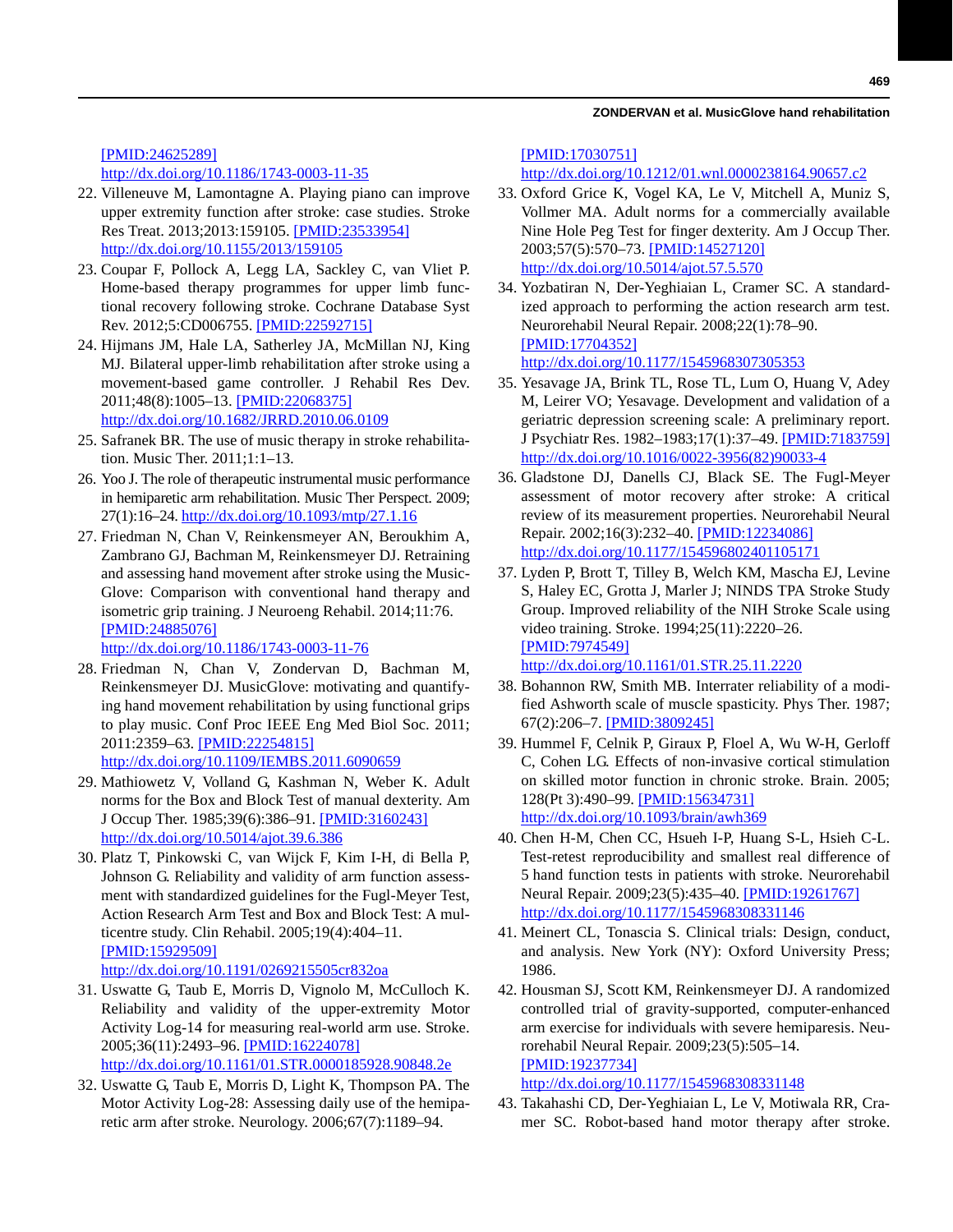Brain. 2008 Feb;131(Pt 2):425-437. [PMID:18156154](http://www.ncbi.nlm.nih.gov/entrez/query.fcgi?cmd=Retrieve&db=PubMed&list_uids=18156154&dopt=Abstract) [http://dx.doi.org/10.1093/brain/awm311](http://dx.doi.org/10.1177/1545968314550368)

- 44. Feys HM, De Weerdt WJ, Selz BE, Cox Steck GA, Spichiger R, Vereeck LE, Putman KD, Van Hoydonck GA. Effect of a therapeutic intervention for the hemiplegic upper limb in the acute phase after stroke: A single-blind, randomized, controlled multicenter trial. Stroke. 1998; 29(4):785–92. [\[PMID:9550512\]](http://www.ncbi.nlm.nih.gov/entrez/query.fcgi?cmd=Retrieve&db=PubMed&list_uids=9550512&dopt=Abstract) [h](http://www.ncbi.nlm.nih.gov/entrez/query.fcgi?cmd=Retrieve&db=PubMed&list_uids=9550512&dopt=Abstract)[ttp://dx.doi.org/10.1161/01.STR.29.4.785](http://dx.doi.org/10.1161/01.STR.29.4.785)
- 45. Kwakkel G, Wagenaar RC, Twisk JW, Lankhorst GJ, Koetsier JC. Intensity of leg and arm training after primary middlecerebral-artery stroke: A randomised trial. Lancet. 1999; 354(9174):191–96. [\[PMID:10421300\]](http://www.ncbi.nlm.nih.gov/entrez/query.fcgi?cmd=Retrieve&db=PubMed&list_uids=10421300&dopt=Abstract) [h](http://www.ncbi.nlm.nih.gov/entrez/query.fcgi?cmd=Retrieve&db=PubMed&list_uids=10421300&dopt=Abstract)[ttp://dx.doi.org/10.1016/S0140-6736\(98\)09477-X](http://dx.doi.org/10.1016/S0140-6736(98)09477-X)
- 46. Brunner IC, Skouen JS, Strand LI. Recovery of upper extremity motor function post stroke with regard to eligibility for constraint-induced movement therapy. Top Stroke Rehabil. 2011;18(3):248–57. [\[PMID:21642062\]](http://www.ncbi.nlm.nih.gov/entrez/query.fcgi?cmd=Retrieve&db=PubMed&list_uids=21642062&dopt=Abstract) [h](http://www.ncbi.nlm.nih.gov/entrez/query.fcgi?cmd=Retrieve&db=PubMed&list_uids=21642062&dopt=Abstract)[ttp://dx.doi.org/10.1310/tsr1803-248](http://dx.doi.org/10.1310/tsr1803-248)
- 47. Ruxton GD, Neuhäuser M. When should we use one-tailed hypothesis testing? Methods Ecol Evol. 2010;1(2):114–17. <http://dx.doi.org/10.1111/j.2041-210X.2010.00014.x>
- 48. Holm S. A simple sequentially rejective multiple test procedure. Scand J Stat. 1979;6(2):65–70.
- 49. Birkenmeier RL, Prager EM, Lang CE. Translating animal doses of task-specific training to people with chronic stroke in 1-hour therapy sessions: A proof-of-concept study. Neurorehabil Neural Repair. 2010;24(7):620–35. [\[PMID:20424192\]](http://www.ncbi.nlm.nih.gov/entrez/query.fcgi?cmd=Retrieve&db=PubMed&list_uids=20424192&dopt=Abstract)

[h](http://www.ncbi.nlm.nih.gov/entrez/query.fcgi?cmd=Retrieve&db=PubMed&list_uids=20424192&dopt=Abstract)[ttp://dx.doi.org/10.1177/1545968310361957](http://dx.doi.org/10.1177/1545968310361957)

- 50. Thakur PH, Bastian AJ, Hsiao SS. Multidigit movement synergies of the human hand in an unconstrained haptic exploration task. J Neurosci. 2008;28(6):1271–81. [\[PMID:18256247\]](http://www.ncbi.nlm.nih.gov/entrez/query.fcgi?cmd=Retrieve&db=PubMed&list_uids=18256247&dopt=Abstract) [h](http://www.ncbi.nlm.nih.gov/entrez/query.fcgi?cmd=Retrieve&db=PubMed&list_uids=18256247&dopt=Abstract)[ttp://dx.doi.org/10.1523/JNEUROSCI.4512-07.2008](http://dx.doi.org/10.1523/JNEUROSCI.4512-07.2008)
- 51. Klein J, Spencer SJ, Reinkensmeyer DJ. Breaking it down is better: Haptic decomposition of complex movements aids in robot-assisted motor learning. IEEE Trans Neural Syst Rehabil Eng. 2012;20(3):268–75. [\[PMID:22531825\]](http://www.ncbi.nlm.nih.gov/entrez/query.fcgi?cmd=Retrieve&db=PubMed&list_uids=22531825&dopt=Abstract) [h](http://www.ncbi.nlm.nih.gov/entrez/query.fcgi?cmd=Retrieve&db=PubMed&list_uids=22531825&dopt=Abstract)[ttp://dx.doi.org/10.1109/TNSRE.2012.2195202](http://dx.doi.org/10.1109/TNSRE.2012.2195202)
- 52. Milot M-H, Spencer SJ, Chan V, Allington JP, Klein J, Chou C, Bobrow JE, Cramer SC, Reinkensmeyer DJ. A crossover pilot study evaluating the functional outcomes of two different types of robotic movement training in chronic stroke survivors using the arm exoskeleton BONES. J Neuroeng Rehabil. 2013;10:112. [\[PMID:24354476\]](http://www.ncbi.nlm.nih.gov/entrez/query.fcgi?cmd=Retrieve&db=PubMed&list_uids=24354476&dopt=Abstract) [h](http://www.ncbi.nlm.nih.gov/entrez/query.fcgi?cmd=Retrieve&db=PubMed&list_uids=24354476&dopt=Abstract)[ttp://dx.doi.org/10.1186/1743-0003-10-112](http://dx.doi.org/10.1186/1743-0003-10-112)
- 53. Zondervan DK, Augsburger R, Bodenhoefer B, Friedman N, Reinkensmeyer DJ, Cramer SC. Machine-based, selfguided home therapy for individuals with severe arm impairment after stroke: A randomized controlled trial. Neurorehabil Neural Repair. 2015;29(5):395–406.

[\[PMID:25273359\]](http://www.ncbi.nlm.nih.gov/entrez/query.fcgi?cmd=Retrieve&db=PubMed&list_uids=25273359&dopt=Abstract)

[h](http://www.ncbi.nlm.nih.gov/entrez/query.fcgi?cmd=Retrieve&db=PubMed&list_uids=25273359&dopt=Abstract)[ttp://dx.doi.org/10.1177/1545968314550368](http://dx.doi.org/10.1177/1545968314550368)

- 54. Wolf SL, Winstein CJ, Miller JP, Thompson PA, Taub E, Uswatte G, Morris D, Blanton S, Nichols-Larsen D, Clark PC. Retention of upper limb function in stroke survivors who have received constraint-induced movement therapy: The EXCITE randomised trial. Lancet Neurol. 2008;7(1): 33–40. [PMID:18077218] http://dx.doi.org/10.1016/S1474-4422(07)70294-6
- 55. Cramer SC. The EXCITE trial: a major step forward for restorative therapies in stroke. Stroke. 2007;38(7):2204–5. [PMID:17540965]
- 56. Plautz EJ, Milliken GW, Nudo RJ. Effects of repetitive motor training on movement representations in adult squirrel monkeys: Role of use versus learning. Neurobiol Learn Mem. 2000;74(1):27–55. [PMID:10873519] http://dx.doi.org/10.1006/nlme.1999.3934
- 57. Duarte JE, Gebrekristos B, Perez S, Rowe JB, Sharp K, Reinkensmeyer DJ. Effort, performance, and motivation: Insights from robot-assisted training of human golf putting and rat grip strength. IEEE Int Conf Rehabil Robot. 2013; 2013:6650461. [PMID:24187278] http://dx.doi.org/10.1109/ICORR.2013.6650461
- 58. Guadagnoli MA, Lee TD. Challenge point: A framework for conceptualizing the effects of various practice conditions in motor learning. J Mot Behav. 2004;36(2):212–24. [PMID:15130871] http://dx.doi.org/10.3200/JMBR.36.2.212-224
- 59. Reinkensmeyer DJ, Housman SJ. "If I can't do it once, why do it a hundred times?": Connecting volition to movement success in a virtual environment motivates people to exercise the arm after stroke. Proceedings of the Virtual Rehabilitation Conference; 2007 Sep 27–29; Venice, Italy.
- 60. Bangert M, Peschel T, Schlaug G, Rotte M, Drescher D, Hinrichs H, Heinze HJ, Altenmüller E. Shared networks for auditory and motor processing in professional pianists: Evidence from fMRI conjunction. Neuroimage. 2006; 30(3):917–26. [PMID:16380270] http://dx.doi.org/10.1016/j.neuroimage.2005.10.044
- 61. Fujioka T, Ween JE, Jamali S, Stuss DT, Ross B. Changes in neuromagnetic beta-band oscillation after music-supported stroke rehabilitation. Ann N Y Acad Sci. 2012;1252(1): 294–304. [PMID:22524371]

http://dx.doi.org/10.1111/j.1749-6632.2011.06436.x

- 62. Gordon WA, Hibbard MR. Critical issues in cognitive remediation. Neuropsychology. 1992;6(4):361–70. http://dx.doi.org/10.1037/0894-4105.6.4.361
- 63. Särkämö T, Tervaniemi M, Laitinen S, Forsblom A, Soinila S, Mikkonen M, Autti T, Silvennoinen HM, Erkkilä J, Laine M, Peretz I, Hietanen M. Music listening enhances cognitive recovery and mood after middle cerebral artery